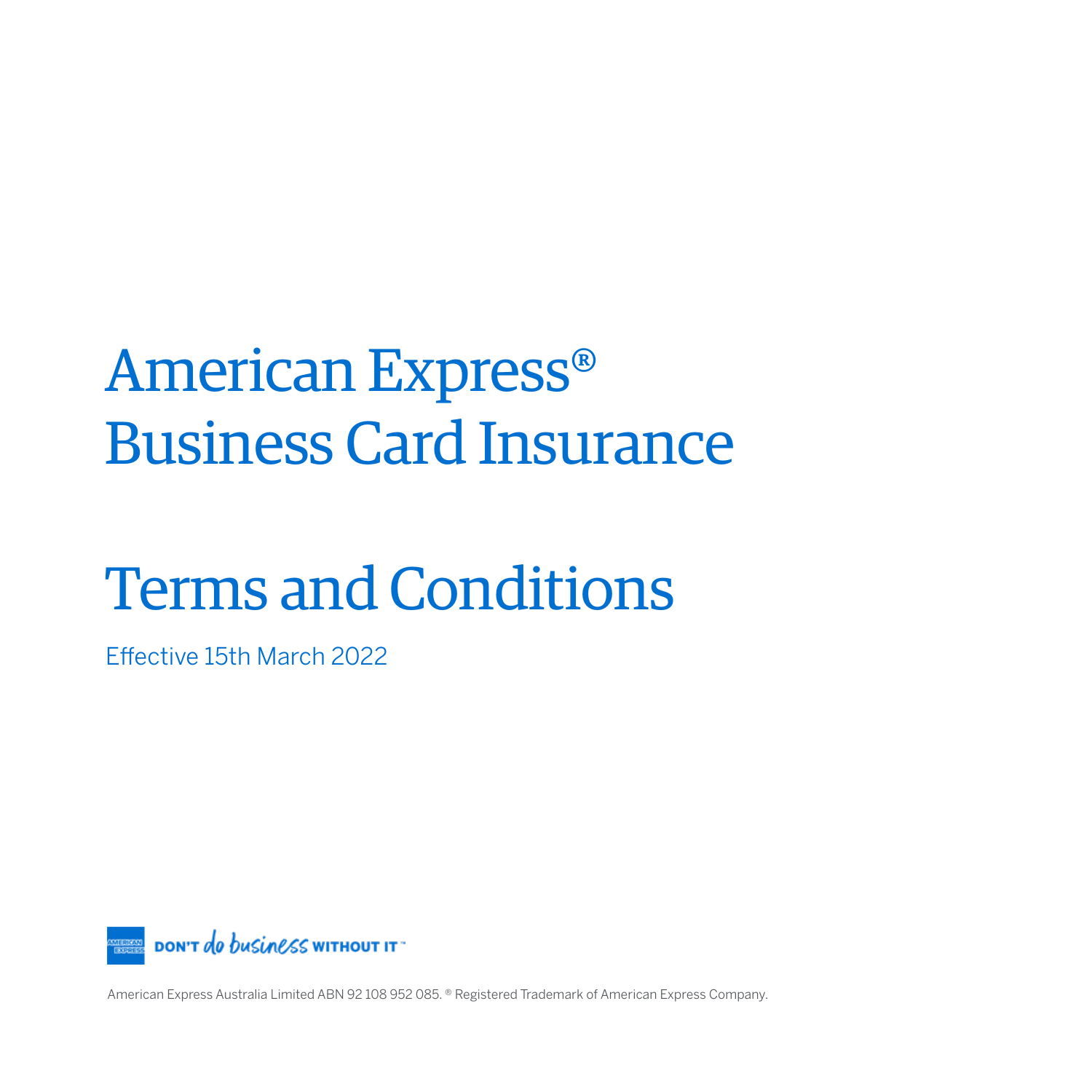## **Contents**

| <b>Terms and Conditions</b>                                                                                                                                                                                                                                                                                                                                       | ı                                                                             |
|-------------------------------------------------------------------------------------------------------------------------------------------------------------------------------------------------------------------------------------------------------------------------------------------------------------------------------------------------------------------|-------------------------------------------------------------------------------|
| • About this Policy<br>• Cancelled or Suspended Cards<br>• Termination<br>• Remember To Check This Policy<br>• Always Take Care When Travelling                                                                                                                                                                                                                   | 1<br>$\mathbf{1}$<br>1<br>1<br>1                                              |
| • Making a Claim<br>• Changes to This Policy                                                                                                                                                                                                                                                                                                                      | $\mathbf{1}$<br>1                                                             |
| <b>Important Things to Know About This Policy</b>                                                                                                                                                                                                                                                                                                                 | 1                                                                             |
| • Pre-Existing Medical Conditions<br>• Pregnancy & Travel Insurance Benefits<br>• Exclusions Within This Policy<br>• Age Limits<br>• Excluded Sports and Activities<br>• Travelling Against Medical or Government Advice<br>• Return Trips Only<br>• Fraud<br>• Australian Law<br>• Australian Currency<br><b>Chubb Assistance (In The Event Of An Emergency)</b> | 2<br>2<br>$\overline{c}$<br>$\overline{c}$<br>3<br>3<br>3<br>3<br>3<br>3<br>3 |
| <b>Eligibility for Cover Under This Policy</b>                                                                                                                                                                                                                                                                                                                    | 4                                                                             |
| <b>Eligibility Table</b>                                                                                                                                                                                                                                                                                                                                          | 4                                                                             |
| If You Change Your American Express Card Account product, or<br>Your American Express Card Account Is Cancelled or Suspended                                                                                                                                                                                                                                      | 5                                                                             |
| <b>Coverage Summary</b>                                                                                                                                                                                                                                                                                                                                           | 7                                                                             |
| <b>Schedule of Benefits</b>                                                                                                                                                                                                                                                                                                                                       | 8                                                                             |
| <b>Definitions</b>                                                                                                                                                                                                                                                                                                                                                | 9                                                                             |
| <b>Benefits</b>                                                                                                                                                                                                                                                                                                                                                   | 12                                                                            |
| Section (A) Card Account Balance Waiver Cover<br>$\bullet$<br>Section (B) Business Trip Completion Cover<br>$\bullet$<br>• Section (C) Public Transport Accident Cover                                                                                                                                                                                            | 12<br>13<br>13                                                                |
| Section (D) Travel Inconvenience Cover<br>$\bullet$                                                                                                                                                                                                                                                                                                               | 14                                                                            |

| • General Exclusions Applicable to Sections A-D Above             | 15 |
|-------------------------------------------------------------------|----|
| General Conditions Applicable to All Sections<br>٠                | 16 |
| <b>How To Make A Claim</b>                                        | 16 |
| <b>General Information About This Policy</b>                      | 17 |
| <b>Privacy Statement</b>                                          | 18 |
| Why We Collect Your Personal Information<br>٠                     | 18 |
| How We Obtain Your Personal Information<br>٠                      | 18 |
| When Do We Disclose Your Personal Information?<br>٠               | 18 |
| <b>Exchanging Personal Information With American Express</b><br>٠ | 18 |
| • Your Decision to Provide Your Personal Information              | 18 |
| Access to and Correction of Your Personal Information<br>٠        | 19 |
| How to Make a Complaint<br>٠                                      | 19 |
| <b>Complaints and Dispute Resolution Process</b>                  | 19 |
| <b>Complaints and Customer Resolution Service</b><br>٠            | 19 |
| • Process                                                         | 19 |
| Our response<br>٠                                                 | 19 |
| <b>External Dispute Resolution</b><br>٠                           | 19 |
| <b>Financial Claims Scheme</b>                                    | 20 |
| <b>General Insurance Code of Practice</b>                         | 20 |
| <b>Sanctions</b>                                                  | 20 |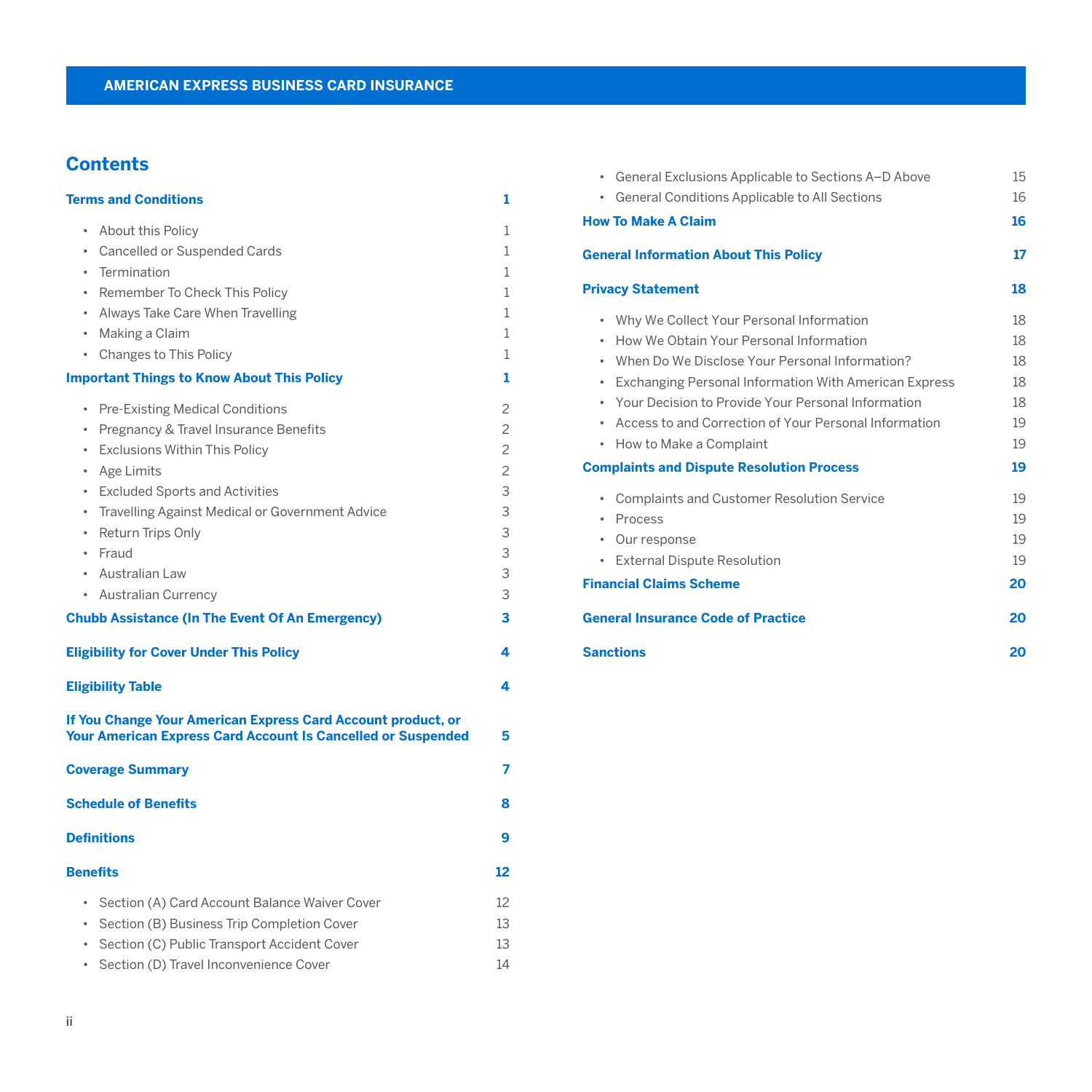## <span id="page-2-0"></span>**Terms and Conditions**

#### **This Policy is effective from 15/03/2022**

American Express® Card Insurance Policy Number: 09NACSBQ06

#### **Eligible American Express Card Products**

This Policy applies to the following American Express Card Account products only:

(a) American Express Business Card;

(b) Qantas American Express Business Credit Card.

#### **About this Policy**

This Policy sets out important information about the insurance benefits available to Card Members, Employee Card Members, their Spouses and Dependent Children. It explains the nature of the arrangements and relevant benefits and risks. If You feel that this product does not meet Your specific needs and intended coverage, this Policy may not be right for You. You may need to buy separate or additional insurance if this Policy does not cover You for all the things You need cover for.

This document provides general advice only. It does not take into account Your individual objectives, financial situation or needs. You need to decide if the limits, type and level of cover are appropriate for You.

There is no obligation to accept any of the benefits of this Policy. However, if You wish to make a claim under the cover provided within this Policy, You will be bound by the definitions, terms and conditions, exclusions and claims procedures set out in this document.

This Policy offers 1 main type of benefit and service:

1. Travel insurance benefits.

#### **Cancelled or Suspended Cards**

If your card is cancelled or suspended, you are not entitled to cover under this Policy. It is your responsibility to make sure that your minimum repayments are paid on time and that you comply with your American Express Card Account terms and conditions. Refer to Your American Express Card Account terms and conditions or please contact American Express by calling the number on the back of your card to obtain a copy.

#### **Termination**

Cover will be terminated at the earlier of the following:

- Your American Express Card Account is cancelled or suspended; or
- termination of the Group Policy.

Upon termination of the Group Policy, the insurance benefits will no longer be available to Card Members after the termination date. If You have satisfied the eligibility criteria prior to the termination of the Group Policy, cover is still available with respect to the cover section(s) that You are eligible for. American Express will always notify You in advance if the Group Policy is to be terminated.

#### **Remember To Check This Policy**

It is important to check this Policy from time to time, particularly before You travel to remind yourself of what is and isn't covered. Some things You might consider doing whilst travelling might not be covered (for example, jet skiing, bungee jumping or hiring a scooter if You don't have a motorcycle licence).

You may need to buy separate or additional insurance if this Policy does not cover You or the things You need cover for.

Please familiarise yourself with this Policy. We want to ensure You are clear about what it covers and what it does not cover or excludes. If You are unclear about anything in this document, please call 1800 236 023 and Our insurance team will be happy to assist You with any enquiries.

#### **Always Take Care When Travelling**

Make sure You have checked the most up to date Australian Government travel advice before You go on a Trip to understand any specific risks for Your destination. You also need to make sure You take care with Your belongings, make sure You keep valuable possessions on You and never leave Your luggage Unattended (for example, in a car overnight). This insurance is not designed to cover carelessness or high-risk activities, so be a sensible and prudent traveller.

#### **Making a Claim**

If You need to make a claim, keep supporting documents and proof of any loss, including all police reports, sales receipts and card statements showing any purchases made. See Section '**How To Make A Claim**' for more detail.

#### **Changes to This Policy**

The cover under this Policy may be updated from time to time. A copy of the current policy wording can always be found by visiting the American Express Australia website at: [www.americanexpress.com/au/insurance/](http://www.americanexpress.com/au/insurance/insurance-with-your-card/) [insurance-with-your-card/.](http://www.americanexpress.com/au/insurance/insurance-with-your-card/) This document replaces and supersedes any Policy issued prior to the effective date.

## **Important Things to Know About This Policy**

We have listed a number of important things (below) that You should know about this Policy. This information is not intended to be a complete list of all coverage sections, terms, conditions or exclusions under this Policy. Rather, the information is intended as a quick reference point to assist You in Your understanding of this Policy.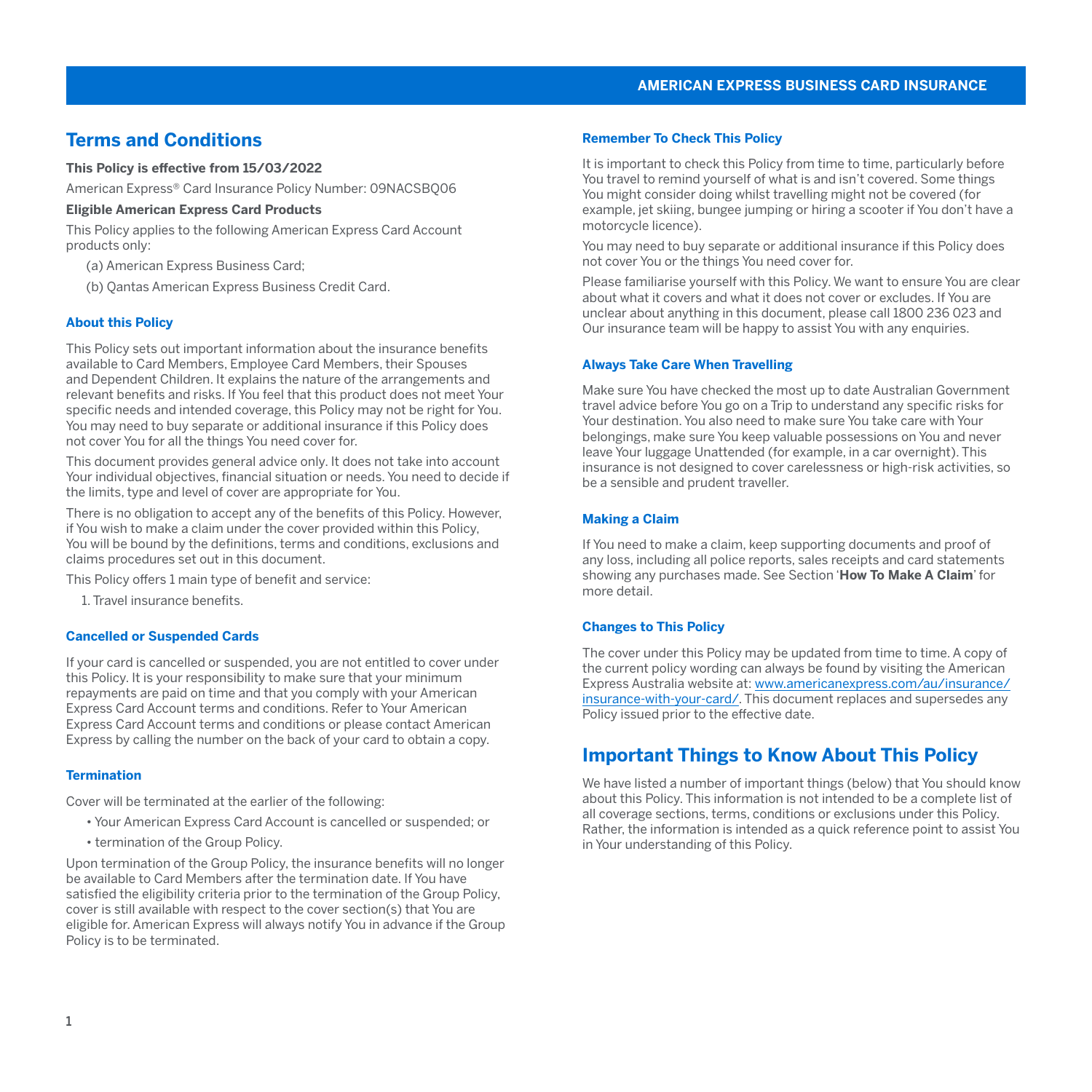#### <span id="page-3-0"></span>**Pre-Existing Medical Conditions**

This Policy **does not cover any costs incurred from or relating to** any Pre-Existing Medical Condition under Sections A – D (below). For example, it does not provide cover if You need emergency medical treatment overseas for an existing illness or if You need to Cancel Your Trip because a Close Relative's existing medical condition deteriorates before You travel. If You have Pre-Existing Medical Conditions, this cover may not be right for You. Before You make Your Qualifying Travel Purchase, You should review this Policy to make sure it provides the right cover for You and Your health situation.

#### **Pregnancy & Travel Insurance Benefits**

It's important to understand how Your travel insurance benefits under this Policy may be limited if You are pregnant.

One key section of this Policy that You should be aware of is:

#### **1. Section B – Business Trip Completion Cover:**

You are covered if You have a sudden and unexpected Injury or Illness arising from or related to Your pregnancy that:

- a) is confirmed by medical evidence provided by a treating Doctor, and
- b) is not otherwise excluded within this Policy, and
- c) prevents You from completing Your Trip, and
- d) Your company necessarily incurs additional costs in sending a substitute person.

#### **When Are You Not Covered if You are pregnant?**

You are not covered for any costs arising from or related to:

- 1. any Pre-Existing Medical Condition;
- 2. any costs arising from childbirth or the health of a newborn child.

#### **Exclusions Within This Policy**

As with all insurance, there are certain exclusions that apply. Some exclusions only apply to certain benefits under this Policy, while other exclusions apply to all claims. You should read the following:

- a) General Exclusions and General Conditions sections within this Policy, which apply to all claims.
- b) Each cover section includes information about what We cover and any terms and conditions and exclusions that apply to the cover section.

To ensure You understand when We will pay for a claim, You should read each section carefully. You should make sure to check this Policy before You travel to make sure that You, and all the things You want to do, are covered.

#### **Age Limits**

Please note that to be eligible for some of the benefits under this Policy, age limits apply. Please see the table below for a summary of the age limits that apply within this Policy.

| <b>Cover Section</b>                                                                                                                                                   | <b>Age Limit</b>                                                                                                            |  |  |
|------------------------------------------------------------------------------------------------------------------------------------------------------------------------|-----------------------------------------------------------------------------------------------------------------------------|--|--|
| <b>Age Limit for Covered Person</b>                                                                                                                                    |                                                                                                                             |  |  |
| <b>Travel Insurance Cover</b> (Sections $B - D$ )                                                                                                                      | You must be 79 years of age or younger before You make Your<br><b>Qualifying Travel Purchase.</b>                           |  |  |
| <b>Card Account Balance Waiver Cover (Section A)</b>                                                                                                                   |                                                                                                                             |  |  |
|                                                                                                                                                                        |                                                                                                                             |  |  |
| Age Limit for Close Relative and Travelling Companion                                                                                                                  |                                                                                                                             |  |  |
| If Your claim relates to cancellation or disruption of Your Trip due to an Injury<br>or Illness of Your Close Relative or Travelling Companion, age limits also apply. | Close Relative or Travelling Companion must be 90 years of age or younger<br>when You make Your Qualifying Travel Purchase. |  |  |
| <b>Business Trip Completion Cover (Section B)</b>                                                                                                                      |                                                                                                                             |  |  |
|                                                                                                                                                                        |                                                                                                                             |  |  |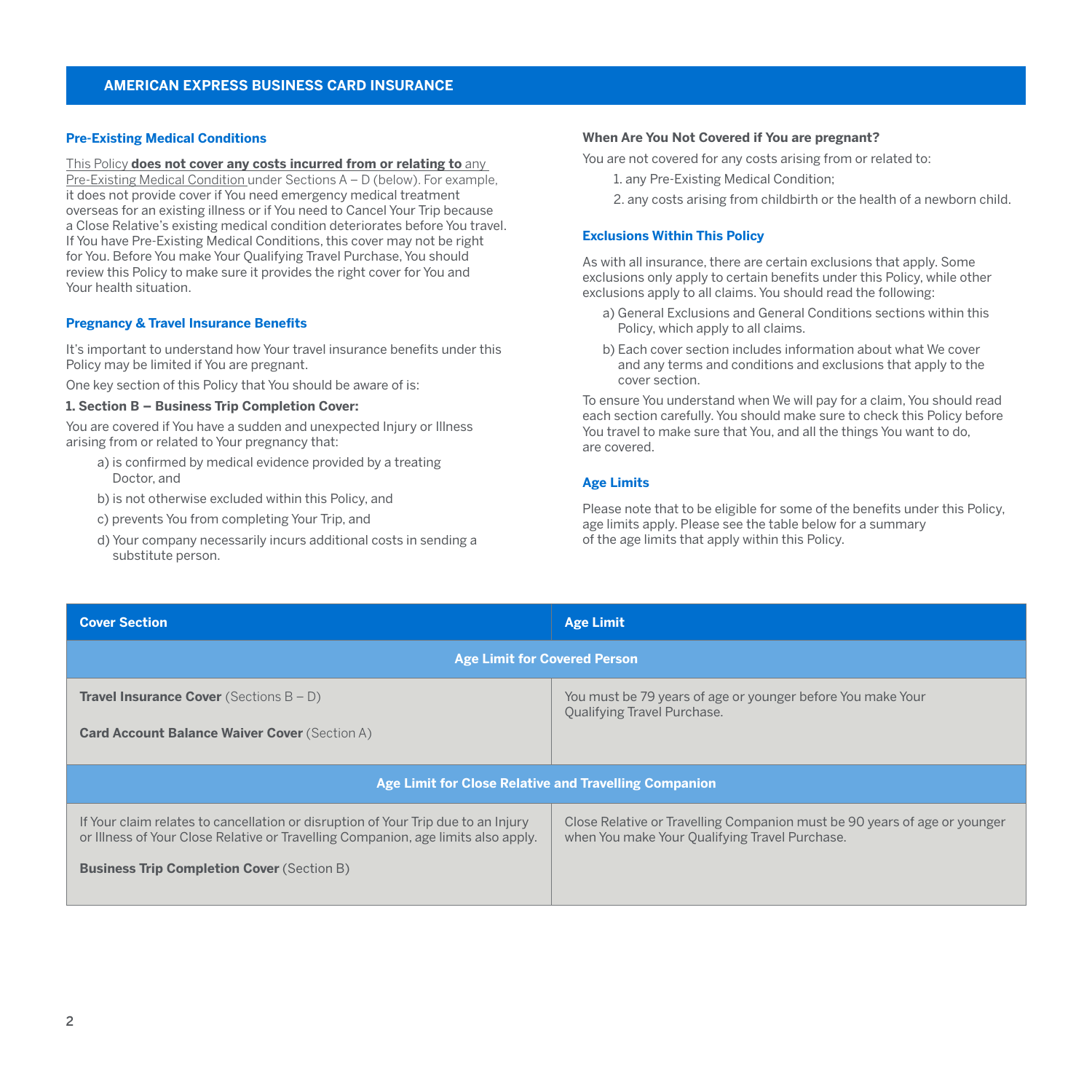#### <span id="page-4-0"></span>**Excluded Sports and Activities**

Not everything You do on Your Trip will be covered by this Policy. This includes

- some popular holiday activities such as bungee jumping, jet skiing, horse riding or trekking (with climbing equipment or when You ascend more than 3,000 metres from sea level).
- competitive sporting events (for example, where You may receive a fee or prize money).

Please see the definition of 'Excluded Sports and Activities' for a full list of activities and sports which are not covered under this Policy.

#### **Travelling Against Medical or Government Advice**

If You are advised not to travel or not to go on a particular Trip (for example, to a specific destination), You must comply with that advice. You will not be covered under Sections B – D of this Policy if You start a Trip against the following advice:

- (a) a treating Doctor advises You not to travel; or
- (b) an Australian State or Territory or the Australian Federal Government or an Australian government agency (such as DFAT) advises You not to travel (for example, through border closures or 'Do Not Travel' travel advisories). This exclusion applies even if You have been granted a travel exemption by an Australian State or Territory, the Australian Federal Government or an Australian government agency (such as DFAT) to travel.

#### **Return Trips Only**

You are only eligible for the travel insurance benefits under Sections B – D of this Policy for return Trips i.e. trips that begin and end from Your Home or Work in Australia. It does not cover One-Way Trips where You have no plans to return to Australia.

You may need to provide evidence of Your intention to return to Your Home or Your Work where reasonably possible, for example by providing copies of a return ticket, itinerary or schedule, return transfer or accommodation bookings, confirmation of return to Work dates etc. Remember, cover automatically ends for all Trips at 62 days.

#### **Fraud**

Chubb takes insurance fraud seriously. Creation or submission of false documents, or exaggerating a genuine claim is considered insurance fraud. Such behaviour has a negative impact on the cost of insurance for all customers.

We use Our dedicated special investigations unit at Chubb to detect and investigate selected claims daily. When the evidence supports it, Chubb will report suspect claims to the police and dedicate resources to assisting any potential criminal prosecutions.

#### **Australian Law**

Your Policy is governed by the laws of the State or Territory of Australia where Your Home is. Any dispute or action in connection with Your Policy will be conducted and determined in the courts of the State or Territory of Australia in which Your Home is.

#### **Australian Currency**

All payments made under this Policy must be in Australian currency.

## **Chubb Assistance (In The Event Of An Emergency)**

#### **Emergency assistance around the world**

In the event of a medical emergency whilst overseas simply phone **+61 2 8907 5666** to get immediate help in locating medical assistance in Your local area.

For all non-emergency matters, contact Chubb Customer Service on 1800 236 023, or You can submit Your claim online by visiting the Chubb Claims Centre for American Express: [www.americanexpress.com/](https://studio.chubb.com/claims/amex/au/default/en-US/Landing) [australia/claims.](https://studio.chubb.com/claims/amex/au/default/en-US/Landing)

Where Your claim is excluded or falls outside this Policy coverage, We may still provide You with some emergency assistance. If We do this, the provision of emergency assistance by Chubb Assistance will not in itself be an admission of liability.

Considerable effort is made to locate, assess and reassess medical facilities and other services worldwide. However, the medical standards, sanitary conditions, reliability of telephone systems and facilities for medical services differ from country to country and accordingly, it is not always possible to have control over these factors. In the circumstances, responsibility for any loss, medical complication or death resulting from any factor beyond Our control, cannot be accepted by Chubb Assistance or Us.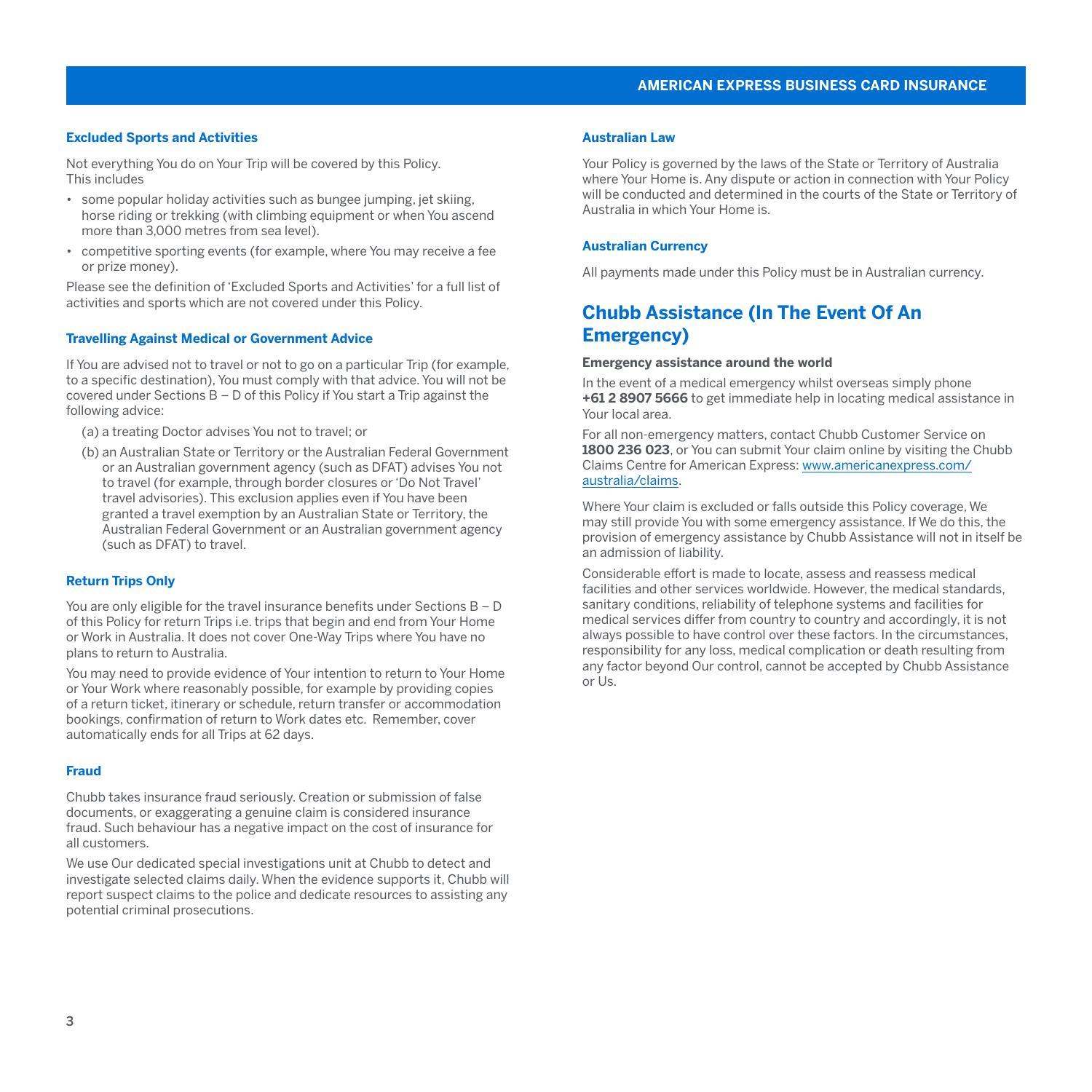## <span id="page-5-0"></span>**Eligibility for Cover Under This Policy**

Cover under this Policy is only available to Card Members who meet the eligibility criteria. You need to use Your American Express Card Account in accordance with the Eligibility Table below. Not all cover sections have the same eligibility criteria, so it is important You understand when the benefits under this Policy become available to You.

## **Eligibility Table**

| <b>Cover Section</b>                                                                                                                | <b>Eligibility Criteria</b><br>To be eligible for the benefits under the cover section(s) of<br>the Policy, the following eligibility criteria needs to be met:                                                                                                                                                                                                                                                                                                                                                                                                                                                                                                                                                                                                                                                                                                                                                                                                                                                                                                                                                                                                                                                                                            | <b>When are</b><br>benefits available<br>under the Policy?                                                                                                                                                    | When are no benefits available under<br>this Policy?                                                                                                                                                                                                                                                                                                                                               |
|-------------------------------------------------------------------------------------------------------------------------------------|------------------------------------------------------------------------------------------------------------------------------------------------------------------------------------------------------------------------------------------------------------------------------------------------------------------------------------------------------------------------------------------------------------------------------------------------------------------------------------------------------------------------------------------------------------------------------------------------------------------------------------------------------------------------------------------------------------------------------------------------------------------------------------------------------------------------------------------------------------------------------------------------------------------------------------------------------------------------------------------------------------------------------------------------------------------------------------------------------------------------------------------------------------------------------------------------------------------------------------------------------------|---------------------------------------------------------------------------------------------------------------------------------------------------------------------------------------------------------------|----------------------------------------------------------------------------------------------------------------------------------------------------------------------------------------------------------------------------------------------------------------------------------------------------------------------------------------------------------------------------------------------------|
| <b>Travel</b><br>Insurance<br>Cover<br>(Sections<br>$B - D$<br><b>Card Account</b><br><b>Balance Waiver</b><br>Cover<br>(Section A) | 1. You are a Card Member or an Employee Card Member<br>or their:<br>a. Spouse; or<br>b. Dependent Child.<br>2. You are a Resident of Australia.<br><b>Domestic Return Trips</b><br>3. You are going on a Domestic Return Trip and You either:<br>a. spend \$500 or more on accommodation; or<br>b. pay the full amount of Your outbound ticket for a<br>Scheduled Flight, Scheduled Cruise, bus or train to<br>Your scheduled outbound destination.<br>on Your:<br>i. American Express Card Account;<br>ii. corresponding American Express Membership<br>Rewards points (where applicable); and/or<br>iii. Travel Benefit.<br><b>International Return Trips</b><br>4. You are going on an International Return Trip and You pay<br>the full amount of Your outbound ticket for a Scheduled<br>Flight or Scheduled Cruise leaving Australia on Your:<br>i. American Express Card Account:<br>ii. corresponding American Express Membership<br>Rewards Points/Qantas Points (where applicable);<br>and/or<br>iii. Travel Benefit.<br>5. You hold an eligible American Express Card Account which is<br>current (meaning it is not cancelled or suspended).<br>6. You are 79 years of age or younger when You make Your<br><b>Qualifying Travel Purchase.</b> | If You have<br>satisfied the<br>eligibility criteria,<br>You will be eligible<br>to make a claim<br>for the Travel<br>Insurance cover<br>for Your Domestic<br>Return Trip or<br>International<br>Return Trip. | There is no cover under this Policy if:<br>1. You do not meet the eligibility criteria;<br>2. Your American Express Card Account<br>has been cancelled or suspended;<br>3. You are going on a One-Way Trip.<br>Please also refer to the Terms, Conditions and<br>Exclusions within each cover section $(A - D)$<br>below) and the General Exclusions and<br>General Conditions within this Policy. |
|                                                                                                                                     |                                                                                                                                                                                                                                                                                                                                                                                                                                                                                                                                                                                                                                                                                                                                                                                                                                                                                                                                                                                                                                                                                                                                                                                                                                                            |                                                                                                                                                                                                               |                                                                                                                                                                                                                                                                                                                                                                                                    |

**IMPORTANT INFORMATION: American Express has the right to change or terminate the Group Policy and your insurance benefits under it. American Express will always notify you before making any change to the Group Policy that materially impacts your insurance benefits.**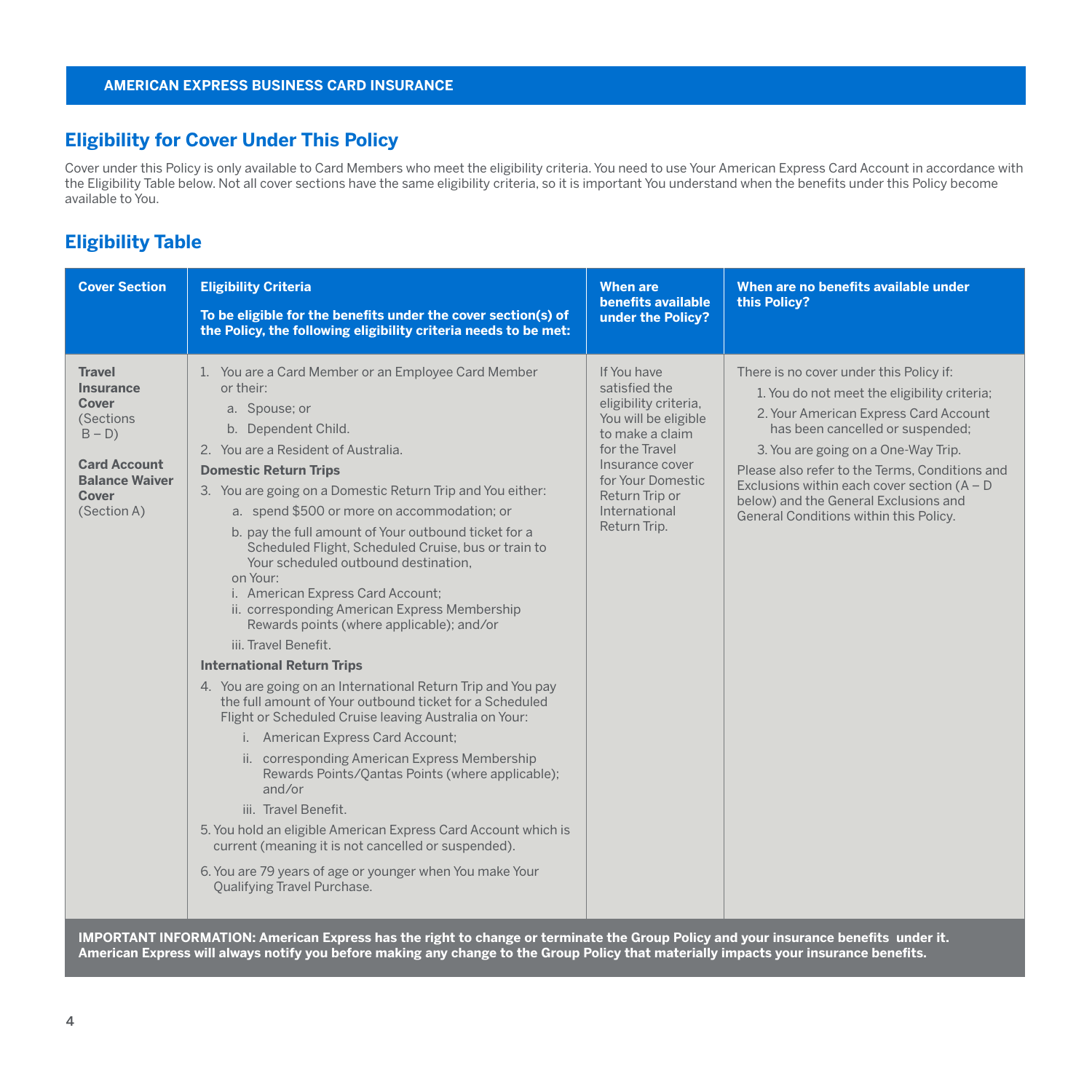## <span id="page-6-0"></span>**If You Change Your American Express Card Account product, or Your American Express Card Account Is Cancelled or Suspended**

If You change Your American Express Card Account product to another card offered by American Express (e.g. a card downgrade or upgrade), you will not be entitled to cover under this Policy and the insurance benefits will stop.

The card you hold at the date of the claim Event will determine which insurance benefits you have. If your new American Express card comes with insurance benefits, you may be entitled to cover under that new policy. You should always check before changing to another American Express card whether that card comes with insurance benefits, and the terms and conditions associated with any such insurance benefits to ensure the level of cover is right for You.

If your American Express Card Account is suspended or cancelled, then there is no cover under this Policy.

Please see the table below for more information.

| American Express card at the date of<br><b>Oualifying Purchase</b>              | American Express card at the date of claim Event                                                                                     | <b>Which policy applies?</b>                                                                                                                                                                                                               |
|---------------------------------------------------------------------------------|--------------------------------------------------------------------------------------------------------------------------------------|--------------------------------------------------------------------------------------------------------------------------------------------------------------------------------------------------------------------------------------------|
| Your American Express Card Account product<br>associated with this Policy.      | A different American Express card with no<br>insurance benefits.                                                                     | This Policy will not apply as you changed Your<br>American Express card. This means there is no<br>cover under this Policy.<br>See Example A below.                                                                                        |
| Your American Express Card Account product<br>associated with this Policy.      | A different American Express card with different<br>insurance benefits (i.e. where you upgrade or<br>downgrade to a different card). | This Policy will not apply as you changed Your<br>American Express card.<br>The policy of your new American Express card<br>will apply, subject to the terms, conditions, limits<br>and exclusions of that policy.<br>See Example B below. |
| A different American Express card product with<br>or without insurance benefits | Your American Express Card Account associated<br>with this Policy.                                                                   | This Policy will apply. Cover is subject to the<br>terms, conditions, limits and exclusions of<br>this Policy.                                                                                                                             |
|                                                                                 | <b>Card Suspension or Cancellation</b>                                                                                               |                                                                                                                                                                                                                                            |
| Your American Express Card Account product<br>associated with this Policy.      | Your American Express Card Account has been<br>cancelled or suspended).                                                              | This Policy does not apply; there are no<br>insurance benefits available to you as your<br>American Express Card Account has been<br>cancelled or suspended.                                                                               |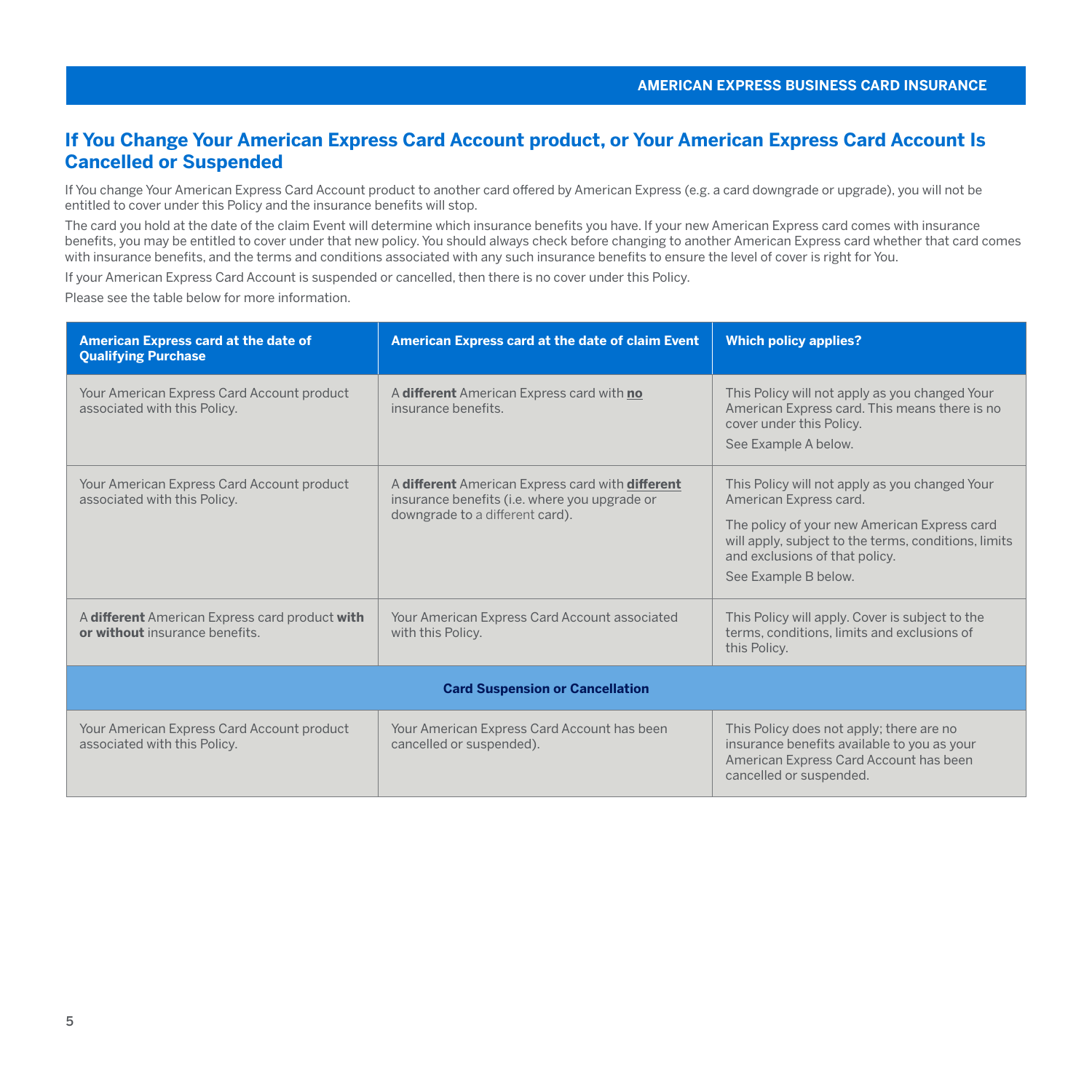**The following examples are provided to illustrate how Your cover may be affected by changes to Your card.**

| Example A - No American Express Card Account in place at the date of                                                                                                                                                                                                                                                                                                                                                                                                                                                                                                                                                                                                                                                                                                                                                                           | Example B – Different American Express card in place at the date of                                                                                                                                                                                                                                                                                                                                                                                                                                                                                                                                                                                                                                                                                     |
|------------------------------------------------------------------------------------------------------------------------------------------------------------------------------------------------------------------------------------------------------------------------------------------------------------------------------------------------------------------------------------------------------------------------------------------------------------------------------------------------------------------------------------------------------------------------------------------------------------------------------------------------------------------------------------------------------------------------------------------------------------------------------------------------------------------------------------------------|---------------------------------------------------------------------------------------------------------------------------------------------------------------------------------------------------------------------------------------------------------------------------------------------------------------------------------------------------------------------------------------------------------------------------------------------------------------------------------------------------------------------------------------------------------------------------------------------------------------------------------------------------------------------------------------------------------------------------------------------------------|
| claim Event                                                                                                                                                                                                                                                                                                                                                                                                                                                                                                                                                                                                                                                                                                                                                                                                                                    | claim Event                                                                                                                                                                                                                                                                                                                                                                                                                                                                                                                                                                                                                                                                                                                                             |
| Joan holds an American Express Card Account that has travel insurance<br>cover and makes a Qualifying Travel Purchase for a Trip that she intends to<br>take later in the year.<br>Before she starts her Trip, Joan decides to cancel her American Express<br>Card Account. Upon cancelling her American Express Card Account, Joan<br>does not apply for another American Express Card.<br>Subsequently, Joan travels and unfortunately her luggage is lost in transit to<br>her scheduled destination.<br>Joan does not have any entitlement to make a claim under the Policy for<br>the lost luggage as Joan had cancelled the American Express Card Account.<br>which means Joan did not hold a valid American Express Card Account at<br>the date of the claim Event and therefore no longer has access to the travel<br>insurance cover. | Tim makes a Qualifying Travel Purchase for a Trip using his American Express<br>Card Account that has travel insurance cover.<br>Prior to travelling, Tim arranges with American Express to downgrade his<br>card to another American Express Card with a lower fee that has less travel<br>insurance benefits<br>On the Trip, Tim suffers an Injury. The previous American Express Card<br>Account which Tim held included Medical Emergency Expenses cover, but<br>the new card held by Tim at the date of the claim Event does not include<br>Medical Emergency Expenses cover.<br>Tim cannot therefore make a claim for Medical Emergency Expenses as<br>the policy in-force at the date of the claim Event does not include this type<br>of cover. |

**For medical and travel emergencies, please contact Chubb Assistance on +61 2 8907 5666.** 

#### **For claims and general enquiries about this Policy, please contact Chubb:**

| Address:            |
|---------------------|
| Postal Address:     |
| Telephone:          |
| Overseas Telephone: |
| Email:              |

Grosvenor Place, Level 38, 225 George Street, Sydney NSW 2000 Australia GPO Box 4907, Sydney NSW 2001 1800 236 023 Overseas Telephone: +61 2 9335 3492 Email: **[CardmemberServices.ANZ@Chubb.com](mailto:CardmemberServices.ANZ%40Chubb.com?subject=)**

#### **Not an emergency?**

Making a claim is quick and easy. You can submit Your claim online by visiting the Chubb Claims Centre for American Express: [www.americanexpress.com/australia/claims](http://www.americanexpress.com/australia/claims)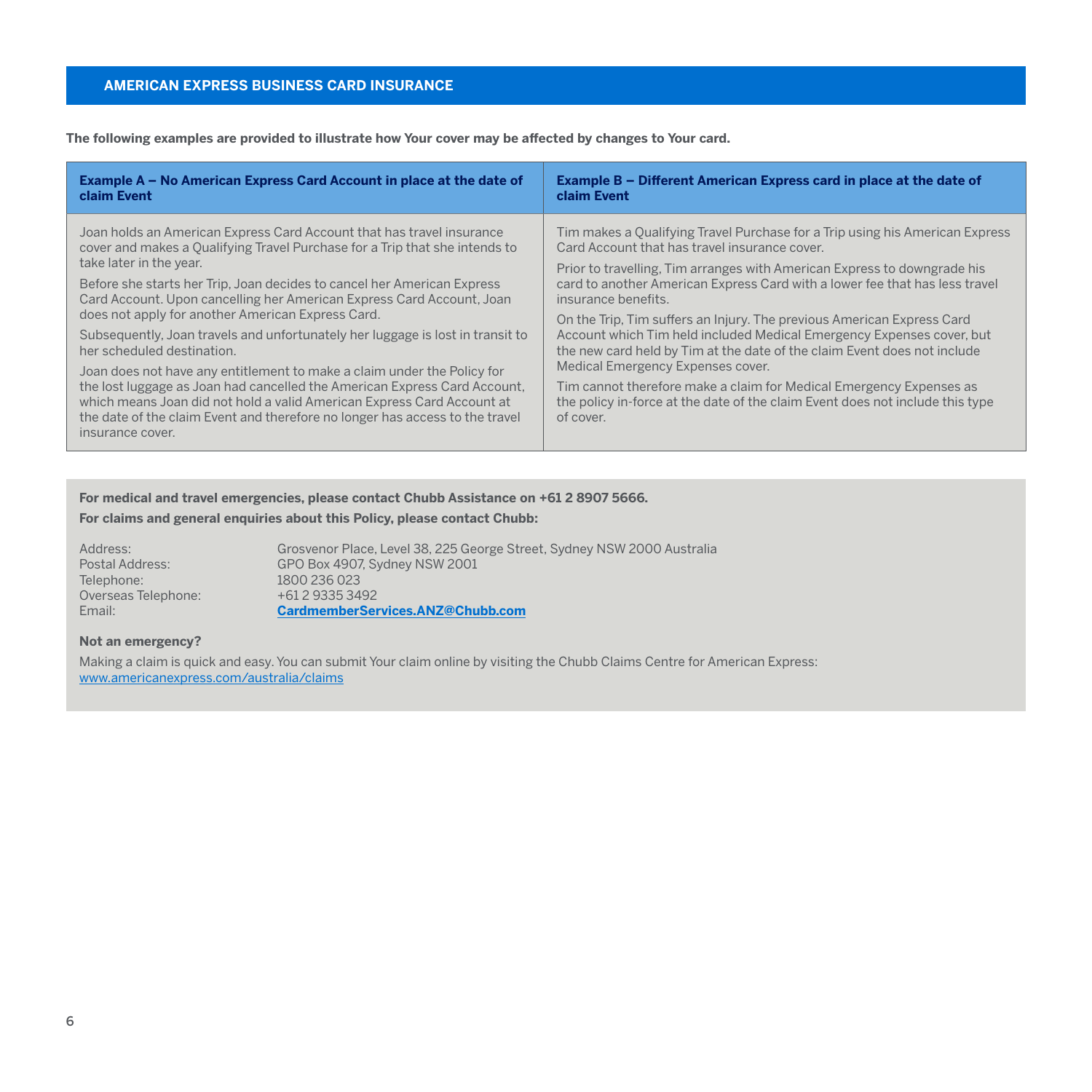# <span id="page-8-0"></span>**Coverage Summary**

#### **IMPORTANT**

- **• The following table is a summary of cover only, it is not an exhaustive list of all limits, terms, conditions or exclusions in this Policy. It is intended to be a quick reference tool to help You understand the main benefits and some exclusions that apply.**
- **• You should always read the full Policy for comprehensive details.**

| <b>Section</b>                | <b>Cover Description</b>                                                                                                                                                                                                                                                                                                                                                        | <b>Key Exclusions</b>                                                                                                                                                                                                                                                                                                                                                                                                                                  |
|-------------------------------|---------------------------------------------------------------------------------------------------------------------------------------------------------------------------------------------------------------------------------------------------------------------------------------------------------------------------------------------------------------------------------|--------------------------------------------------------------------------------------------------------------------------------------------------------------------------------------------------------------------------------------------------------------------------------------------------------------------------------------------------------------------------------------------------------------------------------------------------------|
| <b>Travel Insurance Cover</b> |                                                                                                                                                                                                                                                                                                                                                                                 |                                                                                                                                                                                                                                                                                                                                                                                                                                                        |
| $\overline{A}$                | <b>Card Account Balance Waiver Cover</b><br>If You suffer a Public Transport Accident (Section C<br>below), pays the balance owing on Your American<br>Express Card Account at the time of the accident.                                                                                                                                                                        | We will not pay for:<br>any charges on Your American Express Card Account that are<br>already more than 90 days overdue at the time of the accident.                                                                                                                                                                                                                                                                                                   |
| B                             | <b>Business Trip Completion Cover</b><br>Provides cover to send another employee to complete<br>Your Trip due to:<br>1. Your Accidental Death: or<br>2. Your Injury or Illness; or<br>3. Accidental Death of a Close Relative.                                                                                                                                                  | We will not pay for:<br>privately hired, rented or chartered transport;<br>the accidental death of a Close Relative or Travelling Companion<br>who is 91 years of age or older before You made Your Qualifying<br>Travel Purchase.                                                                                                                                                                                                                     |
| $\mathcal{C}$                 | <b>Public Transport Accident Cover</b><br>Provides cover for Accidental Death or Permanent<br>Disablement arising:<br>. While travelling as a passenger on Public<br>Transport; or<br>• from exposure and disappearance.                                                                                                                                                        | We will not pay for:<br>events which occur whilst travelling on privately hired, rented or<br>chartered transport;<br>death caused by illness or natural causes.                                                                                                                                                                                                                                                                                       |
| D                             | <b>Travel Inconvenience Cover</b><br>Provides cover if:<br>• Your Scheduled Flight departure is delayed by 4<br>hours or more:<br>• Your Scheduled Flight is cancelled:<br>• You are denied Scheduled Flight boarding;<br>• You miss a Scheduled Flight connection; or<br>. Your checked luggage is delayed by 6 hours or more.<br>The amount of cover varies for each benefit. | We will not pay for:<br>Personal Baggage delay at the airport You first departed from in<br>Your Home State or Territory in Australia;<br>the purchase of clothing and toiletries which are not necessary for<br>Your Trip:<br>costs if You fail to notify the transport provider or carrier about<br>delayed or missing luggage or You do not obtain a luggage<br>incident report from them or show You have taken reasonable<br>steps to obtain one. |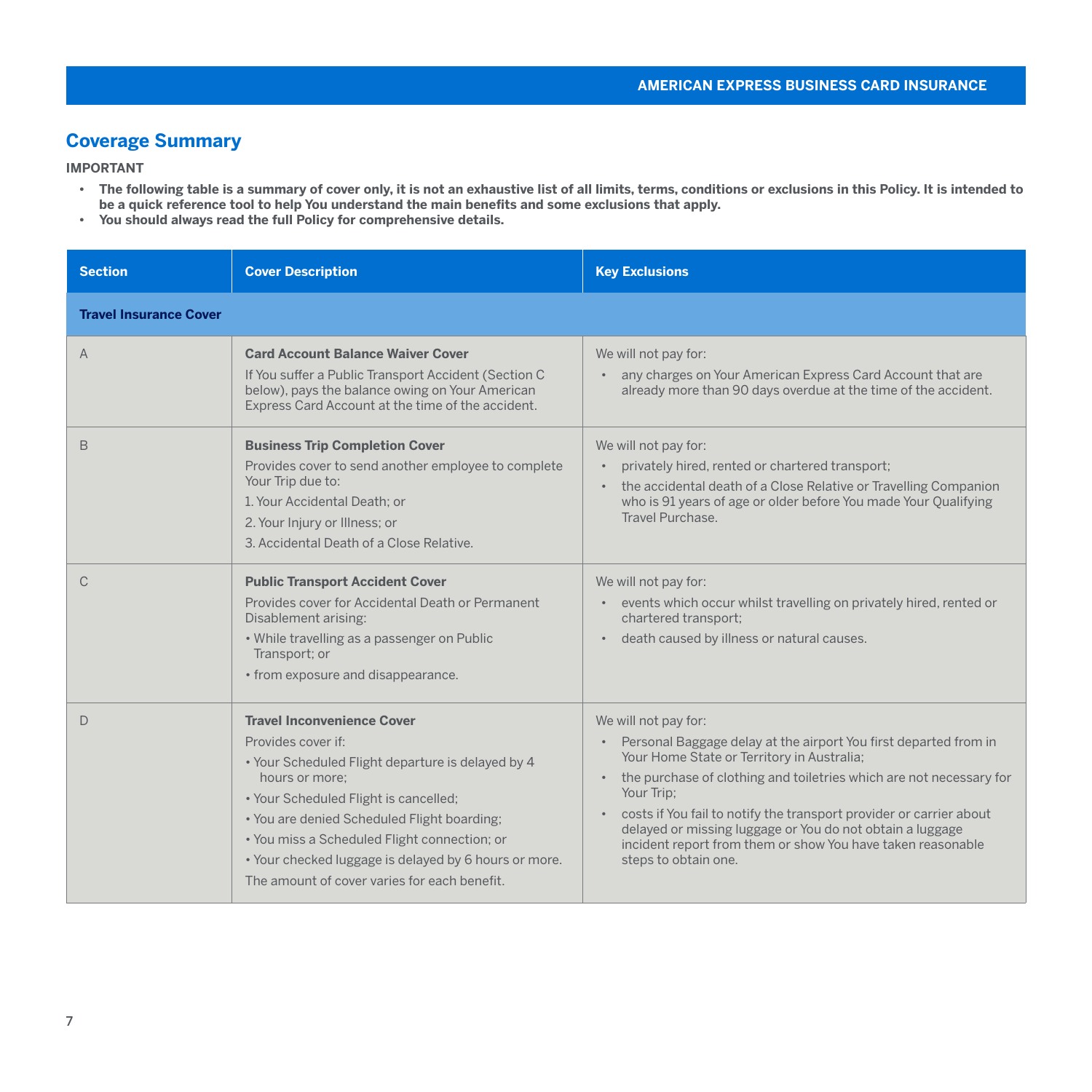# <span id="page-9-0"></span>**Schedule of Benefits**

Please note that amounts quoted are in Australian dollars (unless otherwise stated).

| <b>Travel Insurance</b>           |                                                                                                                     |                                                                                       |                                                                                                            |                                                                                                            |                                 |  |
|-----------------------------------|---------------------------------------------------------------------------------------------------------------------|---------------------------------------------------------------------------------------|------------------------------------------------------------------------------------------------------------|------------------------------------------------------------------------------------------------------------|---------------------------------|--|
| <b>Section of</b><br><b>Cover</b> | <b>Cover Description</b>                                                                                            |                                                                                       | <b>Benefit Limit - per Covered Person unless</b><br>otherwise stated                                       |                                                                                                            |                                 |  |
|                                   |                                                                                                                     |                                                                                       | <b>International Return Trip</b>                                                                           | <b>Domestic Return Trip</b>                                                                                | <b>Excess</b><br><b>Applies</b> |  |
| <b>Section A</b>                  | <b>Card Account Balance Waiver</b>                                                                                  |                                                                                       | The total amount owing<br>on Your American Express<br>Card Account or \$10,000.<br>whichever is the lesser | The total amount owing<br>on Your American Express<br>Card Account or \$10,000.<br>whichever is the lesser | <b>NIL</b>                      |  |
|                                   | <b>Business Trip Completion Cover</b><br>Alternative Employee Expenses                                              |                                                                                       |                                                                                                            |                                                                                                            |                                 |  |
| <b>Section B</b>                  | (a) Return airfares at the same class as the original ticket                                                        |                                                                                       | Up to \$10,000                                                                                             | Up to \$10,000                                                                                             | <b>NIL</b>                      |  |
|                                   | (b) Additional accommodation and meal expenses                                                                      |                                                                                       | Up to \$3,000                                                                                              | Up to \$3,000                                                                                              |                                 |  |
|                                   | (c) Road or rail transportation expenses of the substitute person                                                   |                                                                                       | Up to \$150                                                                                                | Up to \$150                                                                                                |                                 |  |
|                                   | <b>Public Transport</b><br><b>Benefit Type</b><br><b>Accident Cover</b>                                             |                                                                                       | <b>Card Member/ Employee</b><br>Card Member/ Spouse/<br><b>Dependent Child(ren)</b>                        | <b>Card Member/ Employee</b><br>Card Member/ Spouse/<br><b>Dependent Child(ren)</b>                        |                                 |  |
| <b>Section C</b>                  | 1. Accidental Death or<br>Permanent Disablement                                                                     | i. Accidental Death                                                                   | \$150,000                                                                                                  | \$150,000                                                                                                  |                                 |  |
|                                   | while travelling as a<br>passenger on Public                                                                        | <b>Permanent Disablement:</b>                                                         |                                                                                                            |                                                                                                            |                                 |  |
|                                   | Transport<br>2. Accidental Death or                                                                                 | ii. Loss of both hands or<br>both feet                                                | \$150,000                                                                                                  | \$150,000                                                                                                  |                                 |  |
|                                   | Permanent Disablement<br>arising while in a departure<br>terminal or destination                                    | iii. Loss of one (1) hand and<br>one (1) foot                                         | \$150,000                                                                                                  | \$150,000                                                                                                  | <b>NIL</b>                      |  |
|                                   | terminal<br>3. Accidental Death or<br>Permanent Disablement<br>arising from exposure<br>4. Accidental Death arising | iv. Loss of entire sight of<br>both eyes                                              | \$150,000                                                                                                  | \$150,000                                                                                                  |                                 |  |
|                                   |                                                                                                                     | v. Loss of entire sight of one (1)<br>eye and loss of one (1) hand<br>or one (1) foot | \$150,000                                                                                                  | \$150,000                                                                                                  |                                 |  |
|                                   | from disappearance                                                                                                  | vi. Loss of one (1) hand or one<br>$(1)$ foot                                         | \$75,000                                                                                                   | \$75,000                                                                                                   |                                 |  |
|                                   |                                                                                                                     | vii. Loss of the entire sight of<br>one (1) eye                                       | \$75,000                                                                                                   | \$75,000                                                                                                   |                                 |  |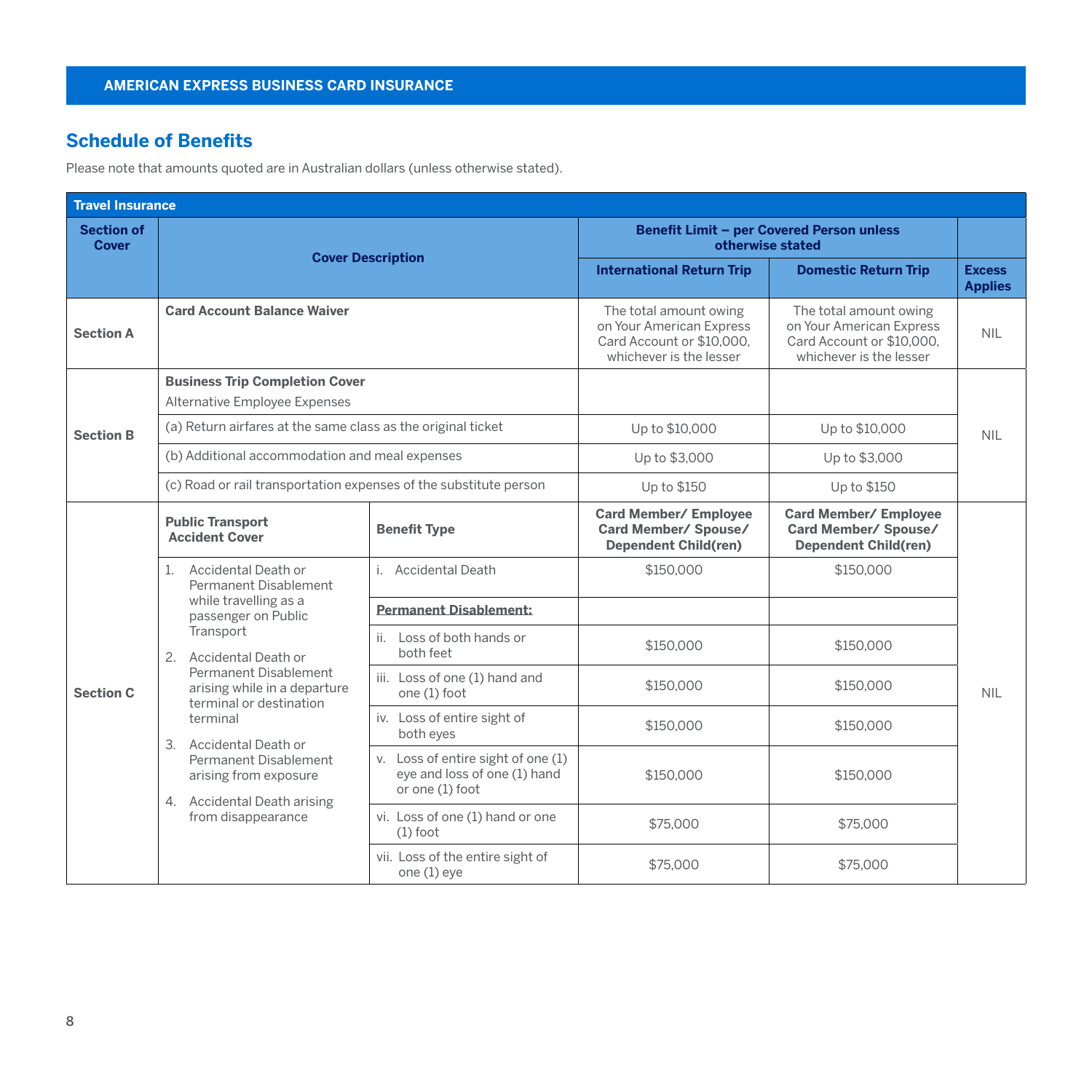<span id="page-10-0"></span>

| <b>Travel Insurance</b>           |                                                                         |                              |                                                                                            |                                 |                                                                                            |            |
|-----------------------------------|-------------------------------------------------------------------------|------------------------------|--------------------------------------------------------------------------------------------|---------------------------------|--------------------------------------------------------------------------------------------|------------|
| <b>Section of</b><br><b>Cover</b> | <b>Cover Description</b>                                                |                              | Benefit Limit - per Covered Person unless otherwise<br>stated                              |                                 |                                                                                            |            |
|                                   |                                                                         |                              | <b>International Return Trip</b>                                                           |                                 | <b>Domestic Return Trip</b>                                                                |            |
|                                   | <b>Travel Inconvenience Cover</b>                                       | <b>Per Covered</b><br>Person | <b>Maximum</b><br>for all<br>Covered<br><b>Persons</b><br>(when<br>travelling<br>together) | <b>Per Covered</b><br>Person    | <b>Maximum</b><br>for all<br>Covered<br><b>Persons</b><br>(when<br>travelling<br>together) |            |
| <b>Section D</b>                  | 1. Delayed, cancelled, overbooked or missed onward Scheduled<br>Flight  | Up to \$200<br>after 4 hours | Up to \$400<br>after 4 hours                                                               | Up to<br>\$200 after<br>4 hours | Up to \$400<br>after 4 hours                                                               | <b>NIL</b> |
|                                   | 2. Delay of Personal Baggage checked-in on Scheduled Flight             | Up to \$500<br>after 6 hours | Up to \$1,000<br>after 6 hours                                                             | Up to \$500<br>after 6 hours    | Up to \$1,000<br>after 6 hours                                                             |            |
|                                   | 3. Extended Delay of Personal Baggage checked-in on<br>Scheduled Flight | Up to \$500<br>after 6 hours | Up to \$1,000<br>after 6 hours                                                             | Up to \$500<br>after 6 hours    | Up to \$1,000<br>after 6 hours                                                             |            |

## **Definitions**

The following words when used with capital letters in this document have the meaning given below. Wherever these words are used in plural in this Policy, they have the same meaning as the singular form shown below.

**Accidental Death** means death occurring as a result of an Injury.

**American Express** means American Express Australia Limited (ABN 92 108 952 085, AFS Licence No. 291313) of 12 Shelley Street, Sydney NSW 2000, the Group Policy holder.

**American Express Card Account** means an account issued by American Express Australia Limited which is current (meaning it is not suspended or cancelled), billed from Australia and in Australian dollars for the following card products:

- (a) American Express Business Card;
- (b) Qantas American Express Business Credit Card.

**Appointed Claims Handler** means Chubb or its claims handling agent and/or representative.

**Card Member** means a person who is issued an American Express Card Account as the primary account holder.

**Chubb** means Chubb Insurance Australia Limited (ABN 23 001 642 020, AFS Licence No. 239687) of Grosvenor Place, Level 38, 225 George Street, Sydney NSW 2000, the insurer of the Group Policy held by American Express.

**Chubb Assistance** means the service provider acting on behalf of Chubb to provide emergency assistance.

**Close Relative** means Spouse, parent, parent-in-law, step-parent, child brother, half-brother, step-brother, brother-in-law, sister, half-sister, step-sister, sister-in-law, daughter-in-law, son-in-law, niece, nephew, uncle, aunt, grandparent or grandchild.

**Covered Person** means the Card Member or an Employee Card Member, and:

- 1. their Spouse;
- 2. their Dependent Child(ren)

who meets the eligibility criteria as specified in the Eligibility Table.

**Dependent Child(ren)** means any child (including stepchild or adopted child) of a Card Member, Employee Card Member or Spouse who is primarily dependent upon the Card Member or Spouse for maintenance and support, and who is:

- a) 25 years of age or younger; or
- b) of any age permanently mentally or physically incapable of selfsupport, as confirmed by medical evidence from a Doctor and who is permanently living with the Card Member or Spouse.

**Dentist** means a legally registered dentist who is not You or Your Close Relative.

**Doctor** means a legally registered medical practitioner who is not You or Your Close Relative.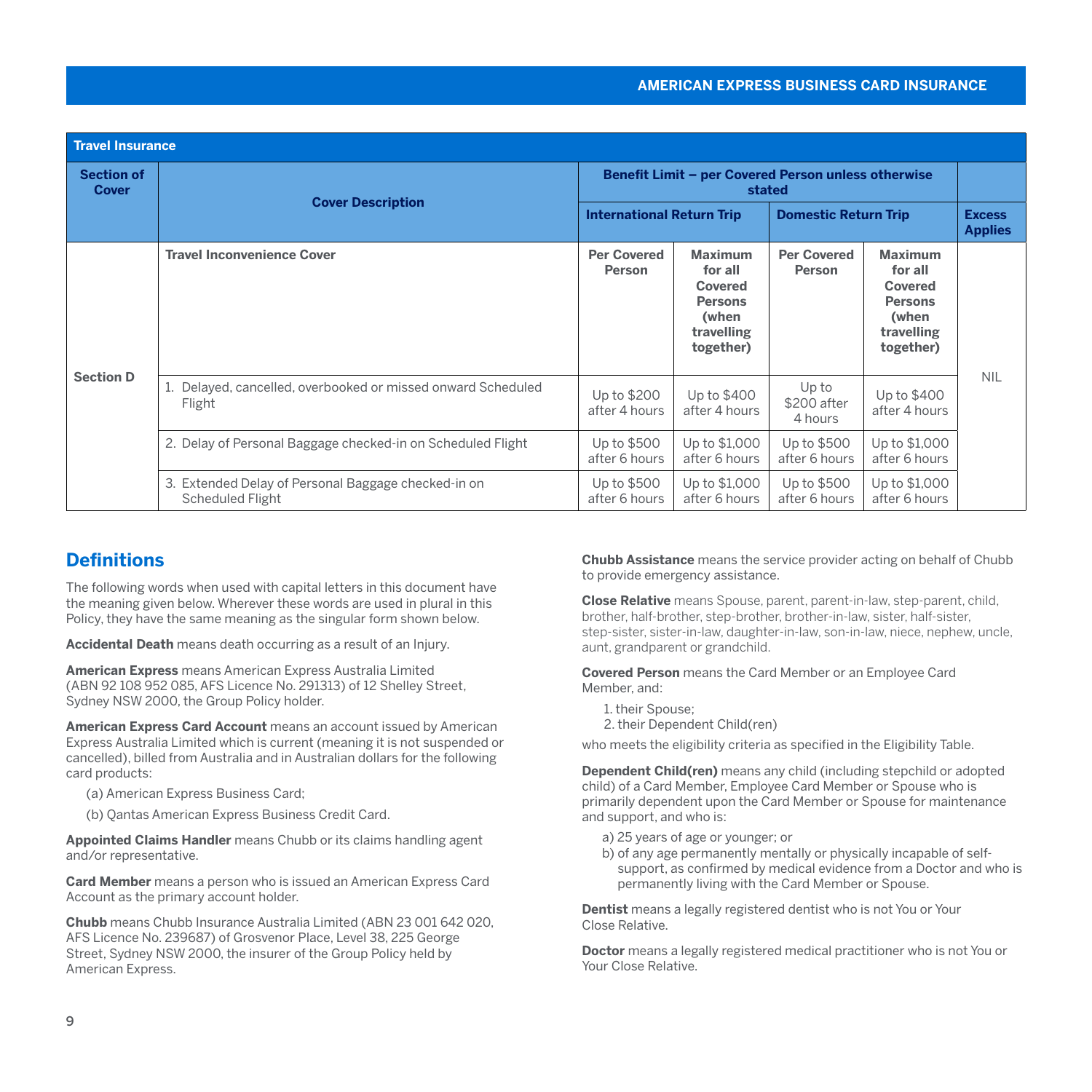**Domestic Return Trip** means a return trip within Australia that is more than 150 kilometre radius from Your Home:

starting:

- a) when You leave Your Home or Your Work (whichever occurs last) to travel to Your destination, or
- b) when You leave Your Home or Your Work (whichever occurs last) to travel to the departure point of Your Scheduled Flight or Scheduled Cruise; and

ending:

- c) when You return to Your Home or Your Work (whichever occurs first); or
- d) when Your trip exceeds 62 consecutive days.

**Employee Card Member** means a person who is issued an additional American Express Card that is connected to the Card Member's primary American Express Card Account (also known as a supplementary card member).

**Event(s)** means an occurrence that gives rise to a claim for a benefit under Your Policy. Multiple occurrences attributable to one source or originating cause is deemed to be one Event.

**Excess** is the amount You must pay for each successful claim where indicated.

**Excluded Sports and Activities** means boxing; cave diving; horse jumping; horse riding; hunting and hunting on horseback; professional sports; canyoning; caving; diving; mountain-climbing; steeple chasing; any form of motor racing; speed, performance or endurance tests; abseiling; American football; bob sleigh; bungee jumping; base jumping, canoeing; clay pigeon shooting; deep sea fishing; go-karting; hang gliding; heliskiing; hot air ballooning; ice hockey; jet biking and jet skiing; martial arts; micro-lighting; mountain biking off tarmac; mountaineering; parachuting; paragliding; parascending; paraskiing; polo; quad biking; rock climbing; SCUBA diving deeper than 30 metres; skidoo; ski-jumping; ski-racing; ski-stunting; tour operator safari (where You or any tourist will be carrying guns); trekking requiring climbing equipment and/or ascending above 3,000 metres from sea level; war games/paint ball; white water rafting; yachting more than 20 nautical miles from the nearest coastline.

**Group Policy** means the group policy of insurance held by American Express as detailed in the **'General Information To Know About This Policy'** section of this Policy.

**Home** means Your usual place of residence in Australia (where You live).

**Illness** means a sickness or disease which requires treatment by a Doctor or a Dentist. It does not include an Injury or Pre-Existing Medical Conditions.

**Injury** means an accidental bodily injury resulting solely and directly from:

- 1. a sudden, external and identifiable Event that happens by chance and could not have been expected from the perspective of the Covered Person; and
- 2. which occurs independently of any Illness or any other cause, and 3. causes a loss within 12 months of the accident.

It does not include an Illness or a Pre-Existing Medical Condition.

**Insolvency** means bankruptcy, provisional liquidation, liquidation, insolvency, appointment of a receiver or administrator, entry into a scheme of arrangement, statutory protection stopping the payment of debts or the happening of anything of a similar nature under the applicable laws of any jurisdiction.

**International Return Trip** means a trip where Your destination is outside of Australia:

starting:

- (a) when You leave Your Home or Your Work (whichever occurs last) to travel to the airport to fly on Your Scheduled Flight; or
- (b) when You leave Your Home or Your Work (whichever occurs last) to travel to a harbour port to board a Scheduled Cruise; and

ending:

- (c) when You return to Your Home or Your Work (whichever occurs first) having travelled from the airport or harbour port; or
- (d) when Your trip exceeds 62 consecutive days.

**One-Way Trip** means any trip for which You are unable to provide evidence of Your intention to return to Your Home or Your Work.

**Permanent Disablement** means a loss caused by an Injury which results in the:

- i. complete and permanent severance of a foot at or above the ankle joint; or
- ii. complete and permanent severance of a hand at or above the wrist; or
- iii. irrecoverable loss of the entire sight of an eye.

**Personal Baggage** means items of necessity, ornament or personal convenience for Your individual use during the Trip, including clothing, toiletries and personal effects worn or carried by You within a suitcase (or similar). It does not include Valuables.

**Policy** means this document which details the insurance benefits available to You under the Group Policy including all relevant terms, benefit limits, conditions and exclusions.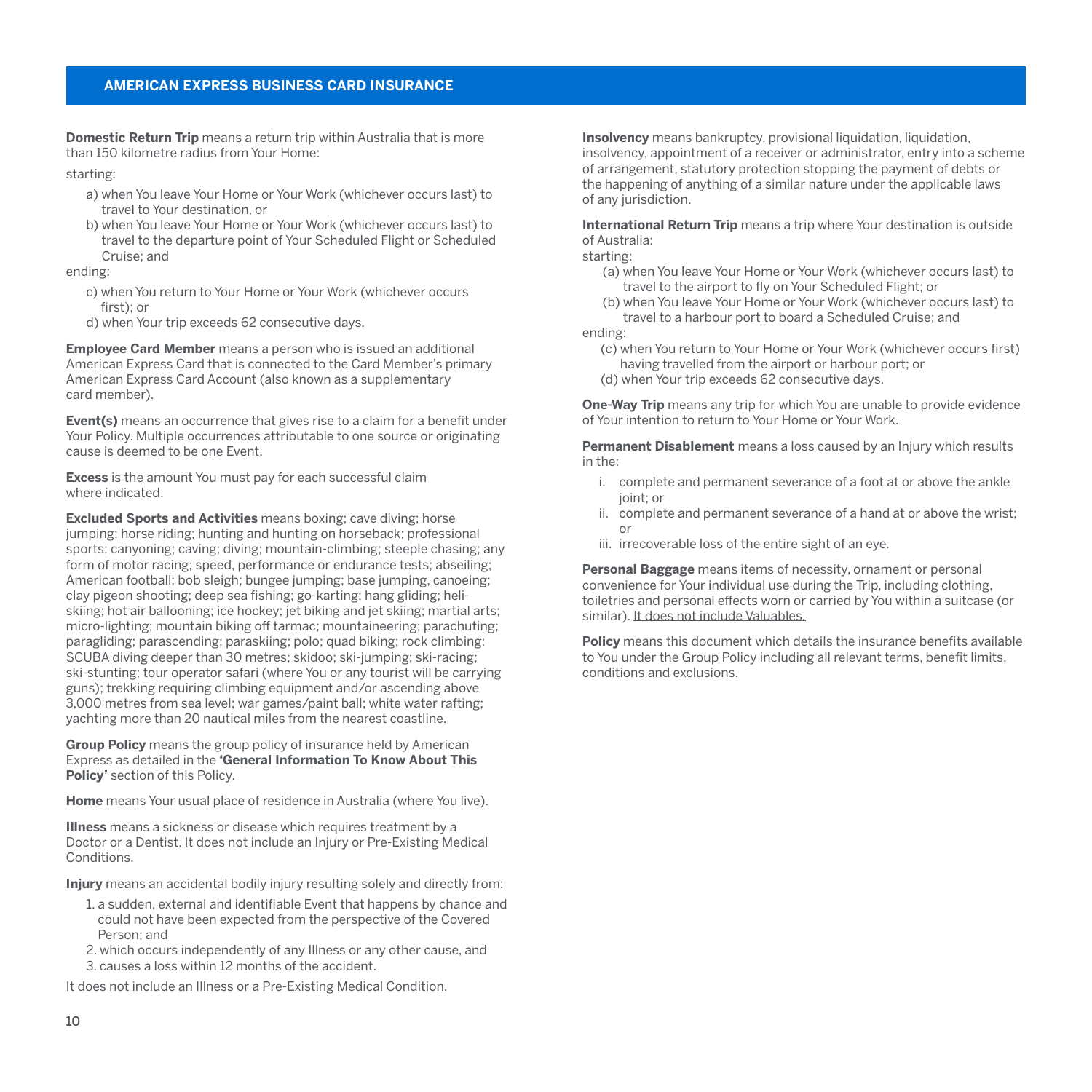**Pre-Existing Medical Condition** means any physical defect, medical or dental condition, illness, injury or disease that:

| IN THE TIME PERIOD PRIOR TO MAKING YOUR<br><b>QUALIFYING TRAVEL PURCHASE</b> | THE PHYSICAL DEFECT, MEDICAL OR DENTAL CONDITION, ILLNESS, INJURY OR DISEASE                                                                                                                                                                                                                                                                                                                                                                                                                                                                                                                                                                                                                                                                                                                                                                                                                                                                                                                                                                           |
|------------------------------------------------------------------------------|--------------------------------------------------------------------------------------------------------------------------------------------------------------------------------------------------------------------------------------------------------------------------------------------------------------------------------------------------------------------------------------------------------------------------------------------------------------------------------------------------------------------------------------------------------------------------------------------------------------------------------------------------------------------------------------------------------------------------------------------------------------------------------------------------------------------------------------------------------------------------------------------------------------------------------------------------------------------------------------------------------------------------------------------------------|
| 2 years                                                                      | requires either of the following:<br>1.<br>i. ongoing medication for treatment or risk factor control;<br>ii. prescribed medication from a Doctor;<br>iii. check-ups, consultations, reviews or progress advice (other than those recommended by a Doctor<br>to review a previous condition that is considered by a Doctor prior to You making Your Qualifying<br>Travel Purchase to be cured or in complete remission); or<br>iv. surgery;<br>or<br>2. is either<br>i. under investigation;<br>ii. pending diagnosis or test results; or<br>iii. chronic or arthritic.                                                                                                                                                                                                                                                                                                                                                                                                                                                                                |
| 3 years                                                                      | THE PHYSICAL DEFECT, MEDICAL OR DENTAL CONDITION, ILLNESS, INJURY OR DISEASE<br>affects any of the following body parts:<br>• heart:<br>• brain (other than a mental health related condition);<br>· liver:<br>• back / spine;<br>kidneys:<br>$\bullet$<br>• cardiovascular or circulatory or respiratory system;<br>and<br>where such medical condition either:<br>I. involved a hospital emergency visitation or being an inpatient in hospital; or<br>II. required or requires surgery, a specialist appointment or consultation; or<br>III. requires:<br>i. ongoing medication for treatment or risk factor control; or<br>ii. prescribed medication from a Doctor; or<br>iii. check-ups, consultations, reviews or progress advice (other than those recommended by a<br>Doctor to review a previous condition that is considered by a Doctor prior to You making Your<br>Qualifying Travel Purchase to be cured or in complete remission); or<br>a. is currently either:<br>i. under investigation; or<br>ii. pending diagnosis or test results. |
| 5 years                                                                      | THE PHYSICAL DEFECT, MEDICAL OR DENTAL CONDITION, ILLNESS, INJURY OR DISEASE<br>related to cancer.                                                                                                                                                                                                                                                                                                                                                                                                                                                                                                                                                                                                                                                                                                                                                                                                                                                                                                                                                     |
| 3 Months                                                                     | THE PHYSICAL DEFECT, MEDICAL OR DENTAL CONDITION, ILLNESS, INJURY OR DISEASE<br>led to the manifestation of symptoms where a reasonable person in the circumstances would be<br>expected to be aware of or a reasonable person under the circumstances would have foreseen.                                                                                                                                                                                                                                                                                                                                                                                                                                                                                                                                                                                                                                                                                                                                                                            |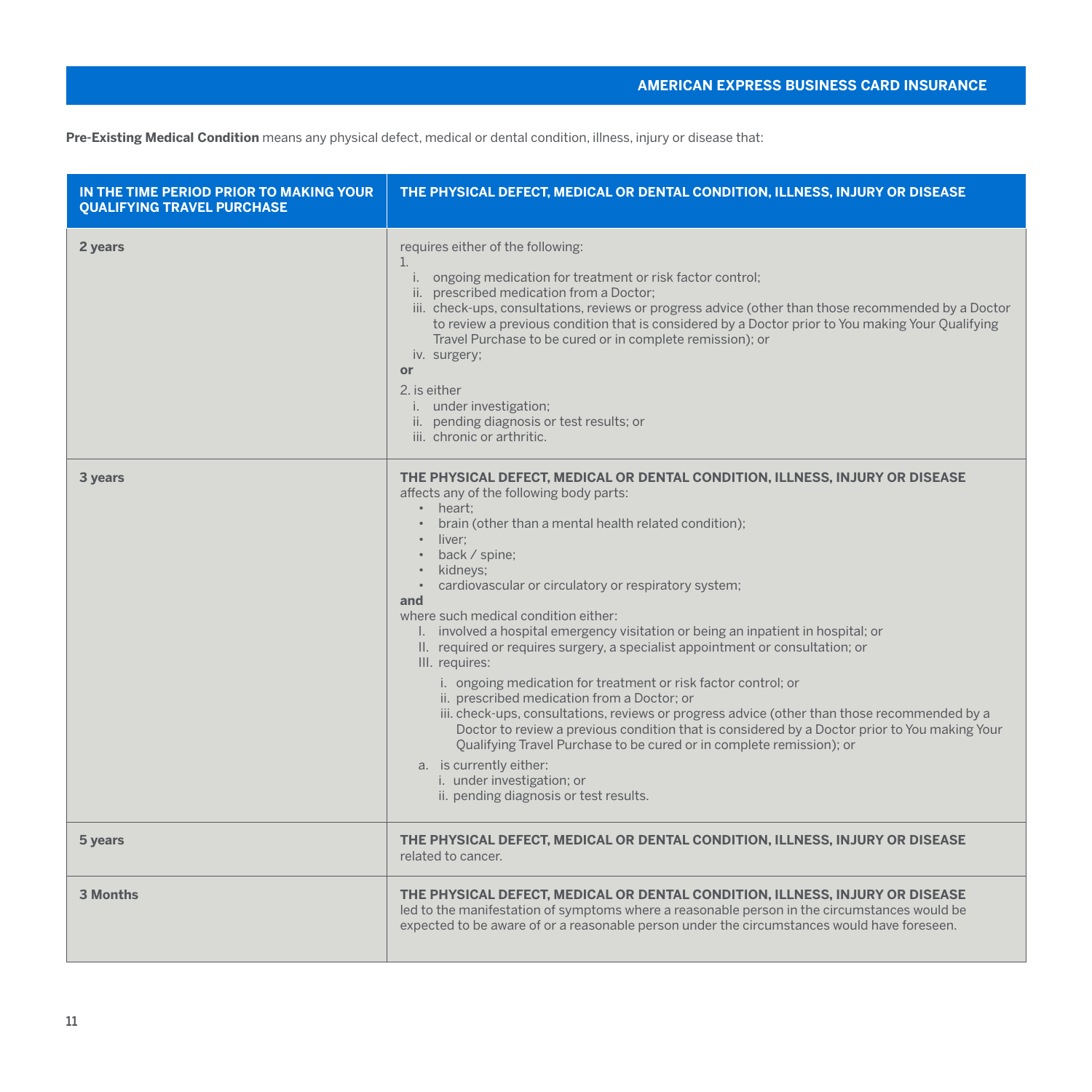<span id="page-13-0"></span>**Public Transport** means an air, land, water or rail passenger transport that is operated by a carrier licensed for the regular transportation of farepaying passengers (including a Taxi, ride-hailing service, airport limousine, aircraft or watercraft as part of a paid sightseeing tour). It does not mean privately hired, rented or chartered air or water transport (such as private helicopter, private jet or plane, or private watercraft).

#### **Qualifying Travel Purchase** means:

- a) If You are going on a Domestic Return Trip, You:
	- i. Spend \$500 or more on accommodation, or
	- ii. Pay the full amount of Your outbound ticket for a Scheduled Flight, Scheduled Cruise, bus or train to Your scheduled outbound destination; or
- b) If You are going on an International Return Trip, You pay the full amount of Your outbound ticket for a Scheduled Flight or Scheduled Cruise leaving Australia;
- and You charge the payment to Your:
- i. American Express Card Account; and/or
- ii. corresponding American Express Membership Rewards Points/Qantas Points ; and/or
- iii. Travel Benefit.

#### **Qualifying Purchase** means:

i. a Qualifying Travel Purchase.

**Resident of Australia** means an Australian citizen, or holder of an Australian visa (including a permanent residency visa, partner/spouse visa, Australian skilled migrant visa (including 457 and Temporary Skill Shortage (TSS) visa), or a student visa):

- a) with a right to entry into Australia in accordance with their citizenship, residency or visa;
- b) with access to long-term medical care in Australia;
- c) who has a permanent Australian residential address; and
- d) who currently resides in Australia.

**Scheduled Airline** means airline passenger transport that operates to a published timetable or schedule and is available to the general public. It does not mean privately hired, rented or chartered air transport (such private jet or plane or helicopter).

**Scheduled Cruise** means passenger transport that operates to a published timetable or schedule and is available to the general public. It does not mean privately hired, rented or chartered sea transport (such as water taxi, private boat, cruising on a cargo ship).

**Scheduled Flight** means a flight in an aircraft on a Scheduled Airline.

**Spouse** means the Card Member's or the Employee Card Member's husband, wife, fiancé or defacto.

**Taxi** means a vehicle with a driver for public hire for passenger transportation, either hailed on the street or via a mobile phone application.

**Terminal Illness** means a medical condition for which a terminal prognosis

has been given by a qualified Doctor and which is likely to result in death.

**Terrorism** means activities against persons, organisations or property of any nature:

- 1. that involves the following or preparation for the following:
- a) use of, or threat of, force or violence; or
- b) commission of, or threat of, force or violence; or
- c) commission of, or threat of, an act that interferes with or disrupts an electronic communication, information, or mechanical system; and
- 2. when 1 or both of the following applies:
	- a) the effect is to intimidate or coerce a government or the civilian population or any segment thereof, or to disrupt any segment of the economy; and/or
	- b) it appears that the intent is to intimidate or coerce a government, or to further political, ideological, religious, social or economic objectives or to express (or express opposition to) a philosophy or ideology.

**Travel Benefit** means any travel benefit or credit offered under the American Express Card Account terms and conditions.

**Travelling Companion** means a person travelling with You on a trip which has the same travel itinerary as You.

#### **Trip** means:

1. a Domestic Return Trip; or 2. an International Return Trip.

#### **We/Our/Us** means Chubb.

**Work** means Your usual place of work within Australia having a fixed physical address.

**You/Your** means a Covered Person.

## **Benefits**

#### **Section (A) Card Account Balance Waiver Cover**

This benefit is only available when You meet the eligibility criteria set out in the Eligibility Table.

Please refer to the Schedule of Benefits within this Policy to confirm the amount of cover available under this section.

#### **COVER – CARD ACCOUNT BALANCE WAIVER COVER**

#### **Payment of outstanding balance of American Express Card Account**

If You suffer a loss under Section (C) Public Transport Accident Cover, then We will pay the applicable benefit amount as shown in the Schedule of Benefits as at the time of the accident (including American Express Card Account charges incurred prior to the accident and not yet billed).

#### **EXCLUSIONS - CARD ACCOUNT BALANCE WAIVER COVER**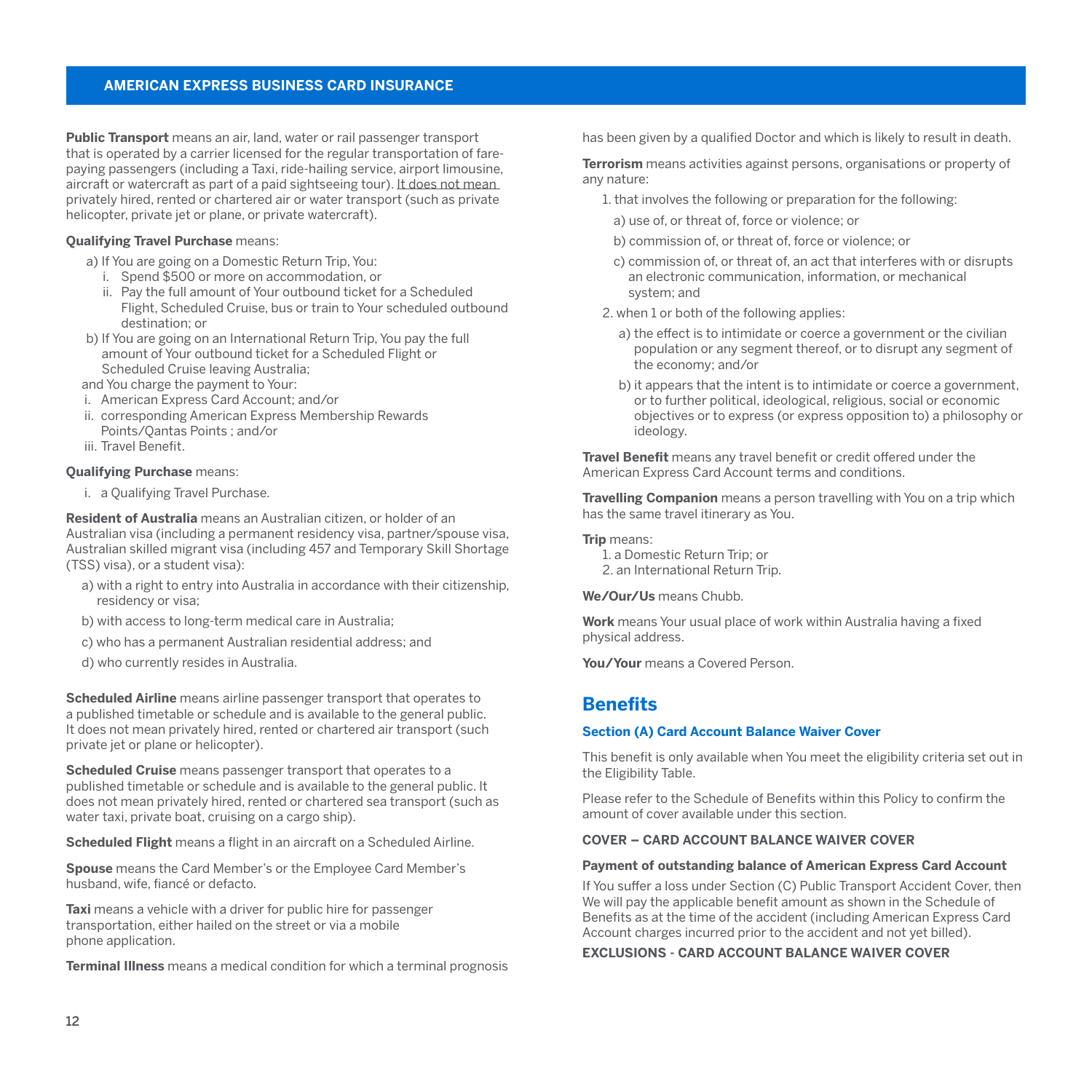#### <span id="page-14-0"></span>**(Please also refer to the General Exclusions Applicable to all Sections within this Policy).**

We will not pay for or reimburse any costs arising from or relating to:

1. any charges on Your American Express Card Account which are more than 90 days overdue for payment at the time of the accident.

#### **EXCESS - CARD ACCOUNT BALANCE WAIVER COVER**

As noted in the Schedule of Benefits.

#### **Section (B) Business Trip Completion Cover**

This benefit is only available when You meet the eligibility criteria set out in the Eligibility Table.

Please refer to the Schedule of Benefits within this Policy to confirm the amount of cover available under this section.

#### **SPECIFIC DEFINITIONS – BUSINESS TRIP COMPLETION COVER**

**Alternative Employee Expenses** means all reasonable expenses necessarily incurred in sending a substitute person to complete Your original Trip and objectives.

#### **COVER – BUSINESS TRIP COMPLETION COVER**

#### **1. Alternative Employee Expenses**

If during Your Trip, Your company incurs Alternative Employee Expenses as a direct result of:

- (a) Your Accidental Death; or
- (b) Your Injury or Illness which:
	- (i) first occurs on the Trip,
	- (ii) a Doctor certifies is likely to last the entire duration of Your Trip, and
	- (iii) entirely prevents You from completing the business objectives of Your Trip; or
- (c) the accidental death of a Close Relative where the Close Relative is 90 years of age or younger before You make Your Qualifying Travel Purchase;

We will pay expenses incurred for:

- a) return airfares at the same class as the original ticket; and
- b) additional accommodation and meal expenses; and
- c) other essential transportation expenses of the substitute person

up to the maximum relevant cover section inclusive of sub-limits as shown in the Schedule of Benefits.

#### **EXCLUSIONS - BUSINESS TRIP COMPLETION COVER**

#### **(Please also refer to the General Exclusions Applicable to all Sections within this Policy).**

We will not pay for or reimburse any costs arising from or relating to:

1. privately hired, rented or chartered air or sea transport.

2. the accidental death of a Close Relative or Travelling Companion who is 91 years of age or older when You made Your Qualifying Travel Purchase.

#### **EXCESS - BUSINESS TRIP COMPLETION COVER**

As noted in the Schedule of Benefits.

#### **Section (C) Public Transport Accident Cover**

This benefit is only available when You meet the eligibility criteria set out in the Eligibility Table.

Please refer to the Schedule of Benefits within this Policy to confirm the amount of cover available under this section.

#### **COVER – PUBLIC TRANSPORT ACCIDENT COVER**

#### **1. Accidental Death or Permanent Disablement arising while travelling as a passenger on Public Transport**

If during Your Trip, You sustain an Injury that results in an Accidental Death or Permanent Disablement described in the Schedule of Benefits as a result of:

- travelling as a passenger on Public Transport, or
- boarding or disembarking from Public Transport, or
- being struck by Public Transport,

We will pay the corresponding benefit amount noted in the Schedule of Benefits.

#### **2. Accidental Death or Permanent Disablement arising while in a departure terminal or destination terminal**

If during Your Trip, You sustain an Injury that results in an Accidental Death or Permanent Disablement described in the Schedule of Benefits while at Your ticketed departure or destination terminal of a Public Transport, We will pay the corresponding benefit amount noted in the Schedule of Benefits.

#### **3. Accidental Death or Permanent Disablement arising from exposure**

If during Your Trip, You sustain an Injury due to exposure to weather conditions that results in an Accidental Death or Permanent Disablement described in the Schedule of Benefits due to the disappearance, sinking or wrecking of the Public Transport on which You were travelling, We will pay the corresponding benefit amount noted in the Schedule of Benefits.

#### **4. Accidental Death arising from disappearance while travelling on Public Transport**

If during Your Trip, You disappear due to the disappearance, sinking or wrecking of the Public Transport on which You were travelling, and Your body has not been found within 12 months, You will be deemed to have died at the time of Your disappearance and We will pay the corresponding Accidental Death benefit amount noted in the Schedule of Benefits.

#### **TERMS AND CONDITIONS – PUBLIC TRANSPORT ACCIDENT COVER**

#### **(Please also refer to the General Conditions Applicable to all Sections within this Policy).**

- 1. Benefits will be paid in Australian dollars to You, and in the case of Your Accidental Death, to Your estate.
- 2. We will only pay one benefit type (i-vii in the Schedule of Benefits) for each Event, even if multiple benefit types apply. If multiple benefit types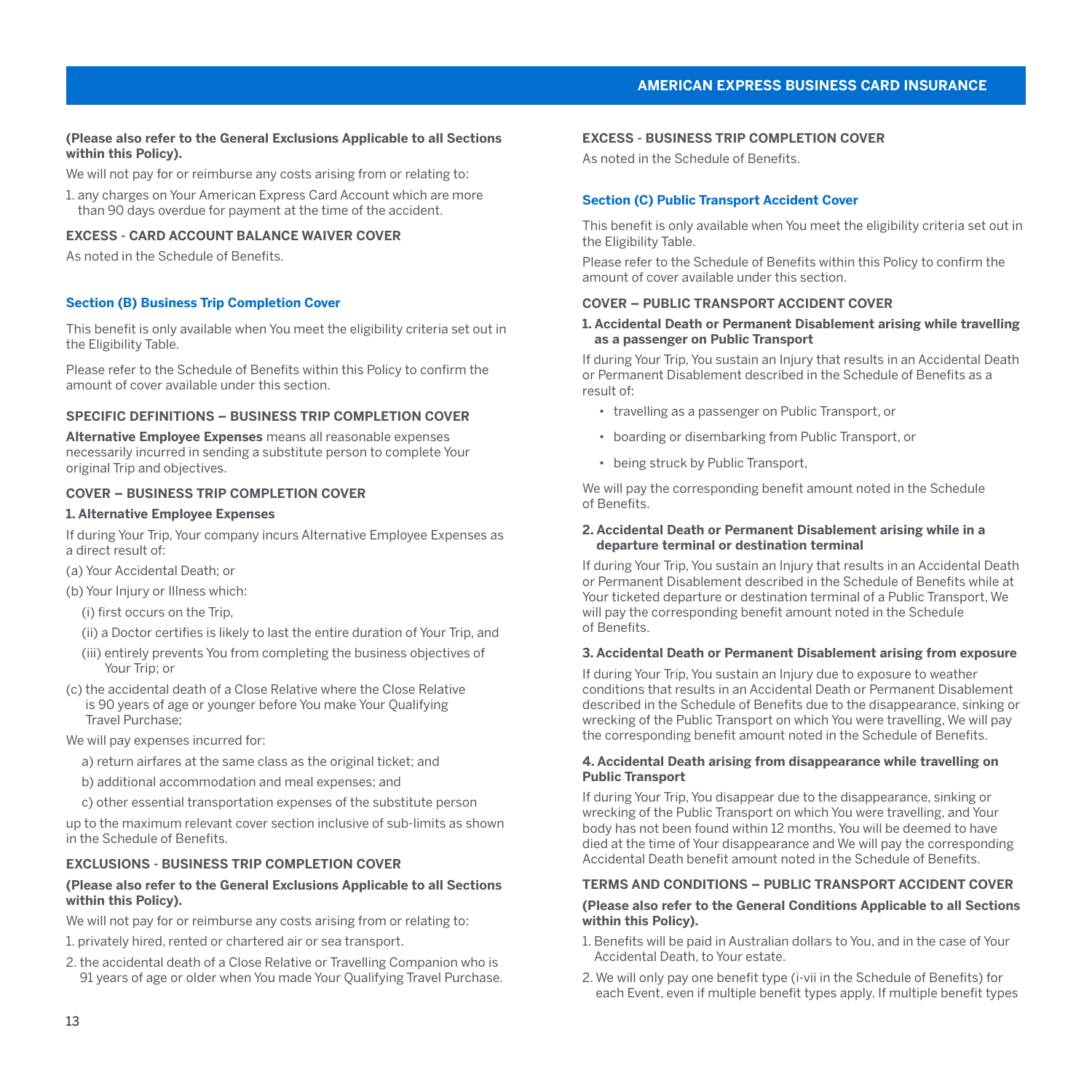- <span id="page-15-0"></span>4. Claims for Accidental Death will require death certificate confirming cause of death.
- 5. If You are also entitled to make a claim from Us under a separate insurance policy on another American Express card, We will only make 1 payment in relation to the accident and loss in question. In that instance, We will pay the highest benefit amount applicable.

#### **EXCLUSIONS – PUBLIC TRANSPORT ACCIDENT COVER**

#### **(Please also refer to the General Exclusions Applicable to all Sections within this Policy).**

We will not pay for or reimburse any costs arising from or relating to:

- 1. the Accidental Death or Permanent Disablement of a person that is not a Covered Person;
- 2. when travelling on privately hired, rented or chartered transport.

#### **EXCESS – PUBLIC TRANSPORT ACCIDENT COVER**

As noted in the Schedule of Benefits Table

#### **Section (D) Travel Inconvenience Cover**

This benefit is only available when You meet the eligibility criteria set out in the Eligibility Table.

Please refer to the Schedule of Benefits within this Policy to confirm the amount of cover available under this section.

#### **COVER – TRAVEL INCONVENIENCE COVER**

#### **1. Delayed, cancelled, overbooked or missed onward flight**

If during Your Trip:

- a) Your Scheduled Flight is delayed or cancelled by 4 hours or more; or
- b) You are denied boarding on Your Scheduled Flight due to over-booking of the aircraft, and no alternative flight is made available to You within 4 hours of the scheduled departure time of such flight; or
- c) You missed Your onward connecting Scheduled Flight at the transfer point due to the late arrival of Your incoming connecting Scheduled Flight, and no alternative onward flight is made available to You within 4 hours of the actual arrival time of the incoming flight;

We will reimburse You for additional hotel accommodation (room only) and restaurant meals or refreshments up to the maximum relevant cover section limit inclusive of sub-limits as shown in the Schedule of Benefits.

#### **2. Delay of Personal Baggage checked-in on Scheduled Flight**

If during Your Trip, Your Personal Baggage which You have checked in on a Scheduled Flight:

- (a) is not delivered within 6 hours of Your arrival at the scheduled destination point; and
- (b) You are not at the airport You first departed from in Your Home's State or Territory in Australia;

We will reimburse You for the emergency purchase of essential clothing and toiletries up to the maximum relevant cover section limit inclusive of sub-limits as shown in the Schedule of Benefits.

#### **3. Extended Delay of Personal Baggage checked-in on Scheduled Flight**

If during a Trip, Your Personal Baggage which You have checked in on a Scheduled Flight:

- (a) is not delivered to You by the airline provider within 48 hours of Your arrival at the scheduled destination point; and
- (b) You are not at the airport You first departed from in Your Home's State or Territory in Australia;

We will reimburse You for the reasonable emergency purchase of essential items up to the maximum relevant cover section limit inclusive of sub-limits as shown in the Schedule of Benefits.

#### **TERMS AND CONDITIONS - TRAVEL INCONVENIENCE COVER**

#### **(Please also refer to the General Conditions Applicable to all Sections within this Policy).**

- 1. Should more than one (1) person claim under the benefits of this section in relation to the same Event, We will pay a maximum of double the benefit limits specified.
- 2. In the event of a claim, You must provide Us with invoices and/ or receipts.
- 3. Claims for lost or delayed luggage must be reported to the transport provider or carrier and a property irregularity report (such as a luggage incident report) obtained where reasonably possible. If a property irregularity report or incident report is not provided, You must provide evidence that You have taken reasonable steps to obtain a report, such as emails, call logs or other reasonable evidence. A copy of any property irregularity report obtained from the airline must be supplied to Us together with the following information:
	- a. full details of the flight (airline, flight numbers, departure airport, destination, scheduled flight times and arrival airport);
	- b. details of the delay or loss incurred; and
	- c. full details of expenses for which reimbursement is claimed.

#### **EXCLUSIONS - TRAVEL INCONVENIENCE COVER**

#### **(Please also refer to the General Exclusions applicable to All Sections within this Policy).**

We will not pay for or reimburse any costs arising from or relating to:

- 1. the confiscation or requisition of any items by any customs agency or other government authorities;
- 2. the purchase of clothing or toiletries that are not reasonably necessary for Your Trip;
- 3. any lost or delayed Personal Baggage where a property irregularity report (such as a luggage incident report) is not provided and where You are unable to provide evidence that You have taken reasonable steps to obtain one. Such evidence includes emails and call logs to the transport provider or other reasonable evidence;
- 4. Personal Baggage delay or extended Personal Baggage delay in the airport You first departed from in Your Home's State or Territory in Australia.

#### **EXCESS - TRAVEL INCONVENIENCE COVER**

As noted in the Schedule of Benefits.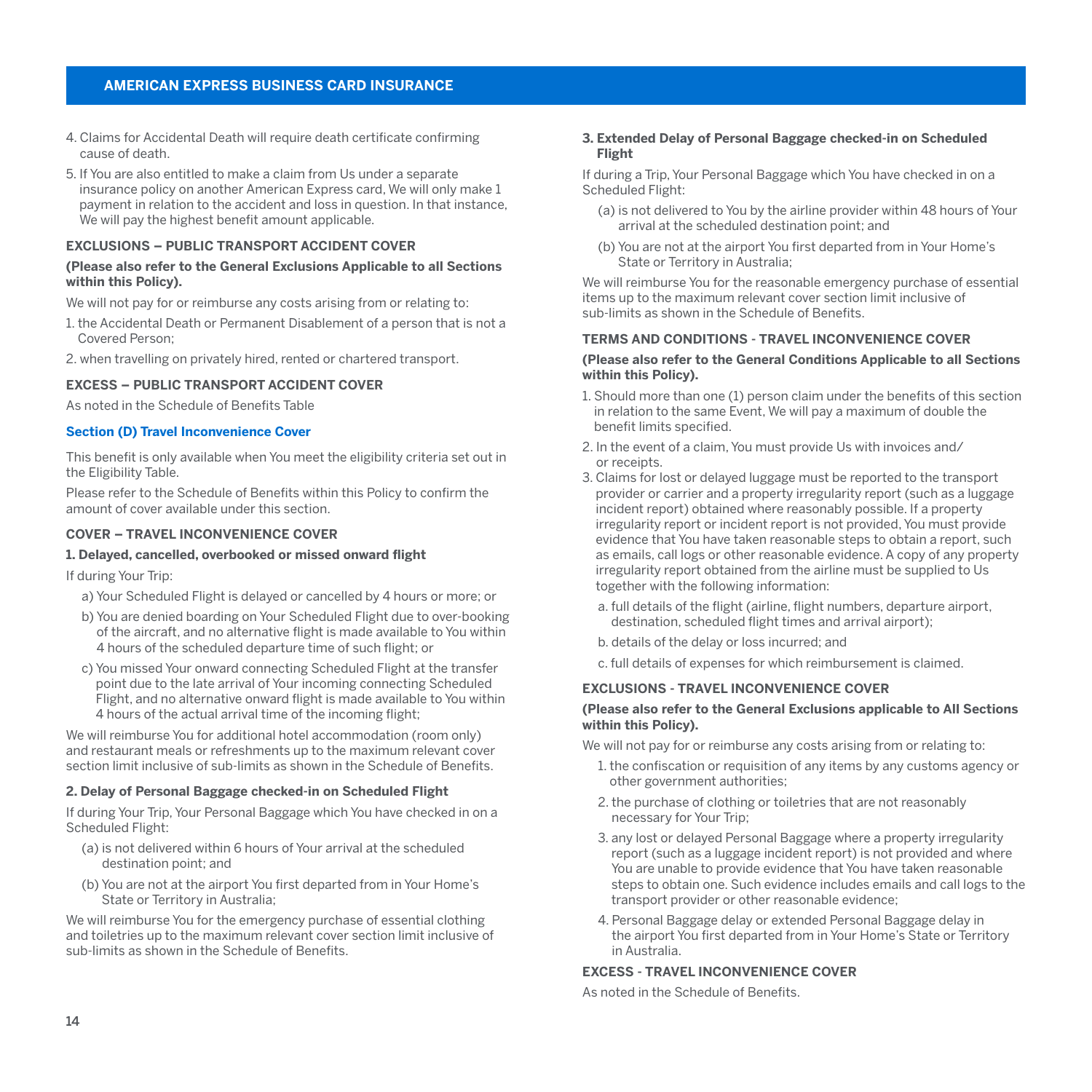#### <span id="page-16-0"></span>**General Exclusions Applicable to Sections A–D Above**

These exclusions apply to all covers described in this Policy unless specified otherwise. They are listed in no particular order. There are also specific exclusions which You can find under each cover section.

#### **Common Exclusions**

We will not pay for or reimburse any costs under any section of this Policy arising from or relating to:

- 1. any person who is not a Resident of Australia;
- 2. any costs with respect to Cuba;
- 3. direct or indirect, actual, alleged or threatened discharge, dispersal, seepage, migration, escape, release of or exposure to any hazardous biological, chemical, nuclear or radioactive material, gas, matter or contamination;
- 4. Insolvency of any person, company or organisation, including but not limited to a travel agent, tour operator, accommodation provider, airline or other carrier, vehicle rental agency or any other travel or tourism services provider;
- 5. any loss of enjoyment or any financial loss not specifically covered under this Policy;
- 6. any loss which is recoverable from any other source including another insurance policy covering the same Event or through compensation under any other workers compensation act, transport accident laws or any other applicable similar legislation or by Government sponsored fund, plan, medical benefit scheme required to be effected by or under a law;

#### **Medical and Health Exclusions**

We will not pay for or reimburse any costs under any section of this Policy arising from or relating to:

- 7. any Pre-existing Medical Conditions;
- 8. You, a Travelling Companion or Close Relative's Terminal Illness which was diagnosed before You made Your Qualifying Travel Purchase;
- 9. any costs arising directly from You being unfit to travel if You knew, or a reasonable person in Your circumstances would have known, that You were unfit to travel (whether or not You had sought medical advice);

#### **Trip Exclusions**

We will not pay for or reimburse any costs under any section of this Policy arising from or relating to:

- 10. circumstances when after You made Your Qualifying Travel Purchase, You start a Trip against the following advice:
	- i. for an International Return Trip: when an Australian State or Territory or the Australian Federal Government or an Australian government agency (such as DFAT) have issued a travel advisory warning, advising You to 'Do Not Travel' or that borders are closed, for the destination You planned to travel to. Please refer to who.int, smartraveller.gov.au, dfat.gov.au or other government sites for further information. This exclusion applies even if You have been granted a travel exemption by an Australian State or Territory, the Australian Federal Government or an Australian government agency (such as DFAT) to travel;
- ii. for a Domestic Return Trip: when an Australian State, Territory, the Australian Federal Government or an Australian government agency (such as DFAT) have issued an official written government statement advising You not to travel to Your destination, or that borders are closed for the destination You had planned to travel to; or
- iii. when a Doctor has deemed You unfit to travel;
- 11. Trips that do not start and end in Australia;
- 12. any One-Way Trip where You are unable to provide reasonable evidence of Your intention to return to Your Home or Your Work. Such evidence may include providing copies of a return ticket, itinerary or schedule, return transfer or accommodation bookings, confirmation of return to Work dates;
- 13. Trips you take if You are 80 years of age or older when You made Your Qualifying Travel Purchase;
- 14. a Domestic Return Trip that is less than 150 kilometre radius from Your Home;

#### **Conduct Exclusions**

We will not pay for or reimburse any costs under any section of this Policy arising from or relating to:

- 15. being under the influence of alcohol whilst operating a motor vehicle, where You have a recorded blood alcohol concentration (BAC) greater than the limit prescribed by the applicable governing authority, or at all other times having a recorded blood alcohol concentration (BAC) greater than 0.10%;
- 16. taking of any drug, medication, narcotic or hallucinogen, unless as prescribed by a Doctor and taken in accordance with the prescription and Doctors' advice but is not for the treatment of addiction to illegal drugs;
- 17. intentionally self-inflicted injury or suicide (or any attempt thereof);
- 18. commission of or attempt to commit an illegal act by or on behalf of You or Your beneficiaries. This exclusion does not apply to any Covered Person who is not the perpetrator of any such illegal act, or who did not know of or condone any such act;

#### **Activity Exclusions**

We will not pay for or reimburse any costs under any section of this Policy arising from or relating to:

- 19. Your participation, involvement or taking part in Excluded Sports and Activities while on a Trip;
- 20. any costs where You are participating in a sporting event with an appearance fee, wage, salary or prize money which in total is an amount equal to 15% of Your annual income from all sources. Participation includes training for, coaching or otherwise competing in that sporting event;
- 21. travel into hazardous work sites (e.g. underwater, mines, construction sites, oilrigs, etc.);
- 22. service in armed forces (military, naval or air service) of any country;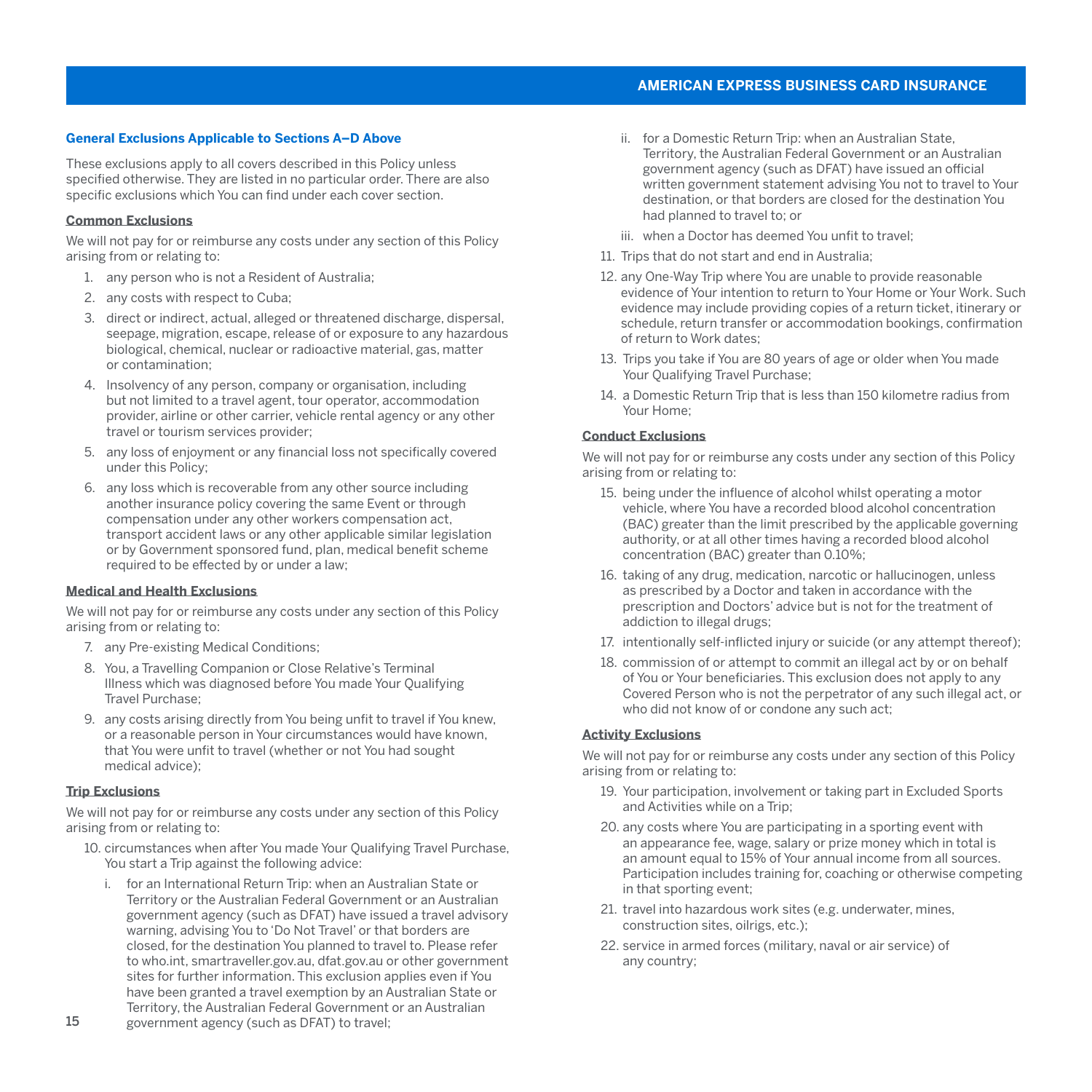- <span id="page-17-0"></span>23. participation in any military or emergency services such as police or fire-fighting;
- 24. activities undertaken as an operator or crew member of any form of transport;
- 25. flying in military aircraft or any aircraft which requires special permits or waivers;
- 26. You are riding a motorcycle:
	- a) without wearing a helmet (either as a driver or passenger);
	- b) as the driver without being licensed in both Australia and the country of travel to drive such a motorcycle; or
	- c) whilst racing or participating in a professional capacity or motocross.

#### **World Event Exclusions**

We will not pay for or reimburse any costs under any section of this Policy arising from or relating to:

- 27. declared or undeclared war or any act thereof; however, any act committed by an agent of any government, party or faction engaged in war, hostilities or other warlike operations provided such agent is acting secretly and not in connection with any operation of armed forces (whether military, naval, or air forces) in the country where the injury occurs will not be deemed an act of war;
- 28. an act of Terrorism except when such Event occurs under the cover in Section C - Public Transport Accident Cover.

#### **Pregnancy and Childbirth Exclusions**

We will not pay for or reimburse any costs under any section of this Policy arising from or relating to:

29. childbirth or any newborn child, meaning a newborn (whether premature or otherwise) is not considered a Covered Person under this Policy if the child was born on the Trip.

#### **General Conditions Applicable to All Sections**

- 1. You must not agree to limit or exclude any right of recovery You may have against a third party for loss, damage or liability that is or may be subject to a claim under this cover. You agree that We have the right to pursue Your rights of recovery against a third party (where permitted by law) for loss, damage or liability that is or is likely to be subject to a claim under this cover and You must reasonably assist Us to do so.
- 2. If You make a claim under this cover, You must provide Us with details of all other insurances that You are aware of that may cover the loss, damage or liability that is subject to the claim.
- 3. No amount payable under this cover will carry interest unless payment has been unreasonably delayed following Our receipt of all the required information, documents or other evidence necessary to support the claim.
- 4. You must take all reasonable measures to avoid or minimise any claim.

## **How To Make A Claim**

In the event of a medical emergency or for travel assistance whilst overseas, or for other Assistance Services (legal assistance, roadside assistance or Home Assistance) **call Chubb Assistance on +61 2 8907 5666**

Non-emergency – Making a claim is quick and easy. You can submit Your claim online by visiting the Chubb Claims Centre for American Express: [www.americanexpress.com/australia/claims](https://studio.chubb.com/claims/amex/au/default/en-US/Landing)

If You cannot lodge a claim online, please contact Us on **1800 236 023** or **+61 2 9335 3492** for a claim form.

#### **What will I need to submit a claim online?**

When making a claim You will need to provide:

- 1. Your American Express Card Account number.
- 2. Your email address or alternative contact information, which allows Us to give You real-time updates on Your claim status or contact You for additional information.
- 3. supporting documents. The documents reasonably required vary based on claim type, but may include any relevant:
	- proof that You have made a Qualifying Purchase;
	- medical or Doctors' reports;
	- receipts or other proof of expenses;
	- proof of earnings that are being claimed;
	- reports that have been obtained by the police; accommodation provider or transport provider about the loss, theft or damage;
	- product warranties or bank statements;
	- photographs or quotes;
	- additional evidence that We may reasonably request to enable Us to assess Your claim; and
	- intended payee information, which allows Us to quickly make approved payments.
- 4. disclose to Us details of any other insurance cover under which You may be entitled to claim.

#### **What should I do before I submit a claim?**

- 1. Take all reasonable steps to mitigate any further losses or unreasonable and unnecessary expenses, including notifying Chubb Assistance as soon as practically possible, if You are admitted to hospital or You anticipate medical or additional accommodation or travel expenses.
- 2. Claims for loss, theft or criminal damage must be reported to the local police and a written report obtained where reasonably possible. If a written report is not provided, You must provide evidence that You have taken reasonable steps to report the loss, theft or criminal damage including details of the time and place You made the report, and the name and contact details of who You reported the loss, theft or criminal damage to (to the extent such details are within your power to provide).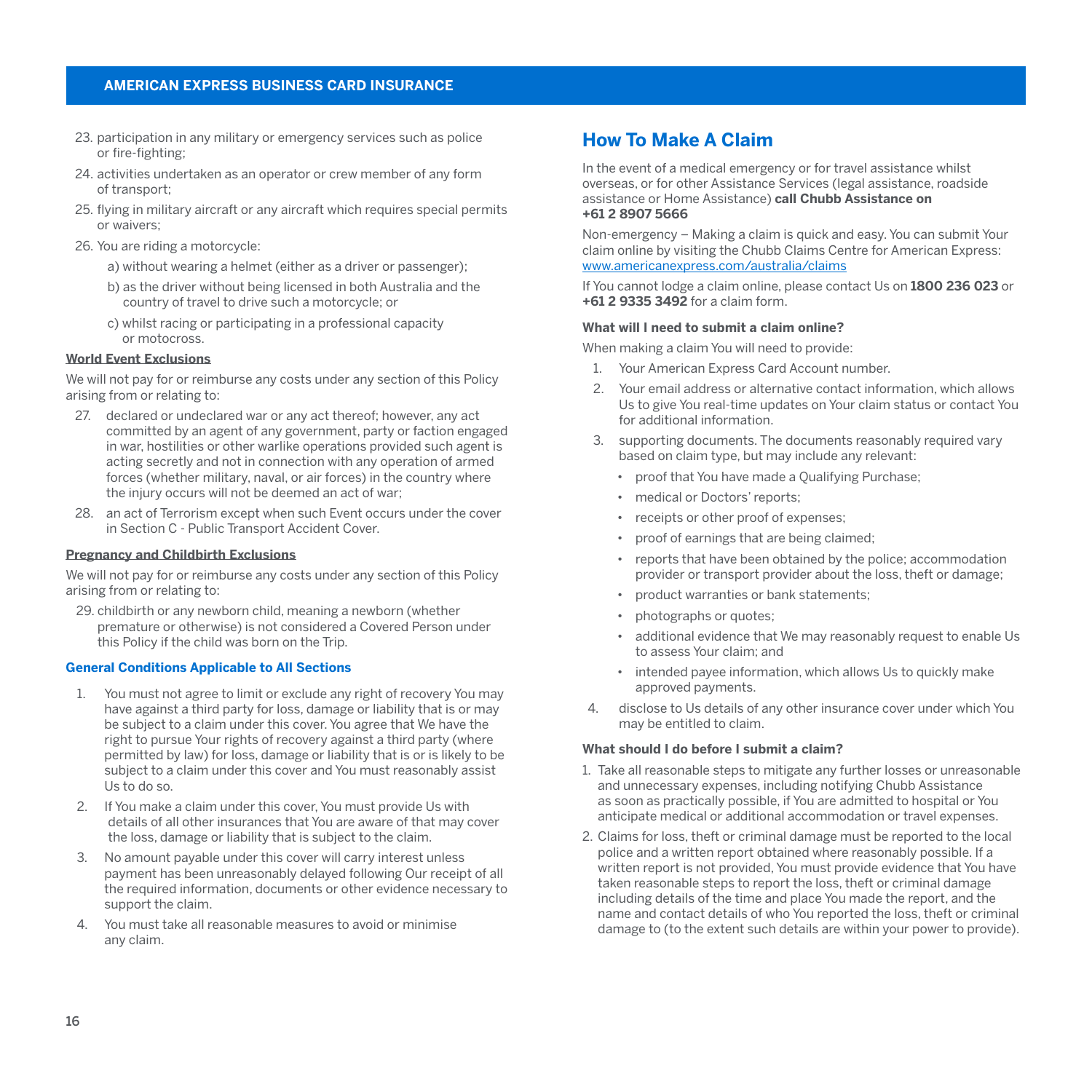#### <span id="page-18-0"></span>**When should I notify Chubb of my claim?**

You should advise Us as soon as possible of an occurrence or an Event which could lead to a claim, or within 30 days of the Event taking place which gives rise to a claim, or as soon as reasonably practical.

#### **Will I need to undertake a medical examination?**

If required and to enable Us to confirm if some of the benefits sections under this Policy respond or continue to respond to an Event, We may need to arrange for You to undertake a medical examination at Our expense when and as often as We may reasonably require.

#### **Can I claim under this Policy if I can claim for the same expense under another insurance Policy; e.g. my private health insurance?**

If You wish to submit Your claim under this Policy, please advise Us if You have already made a claim under any other insurance policies or tell Us if You have any insurance policies in place which might respond to Your loss. As a general rule, the amount You can recover for Your expenses under this Policy or any other policies cannot exceed Your expenses.

#### **Can I claim expenses that I have incurred in obtaining evidence to submit with my claim?**

No, expenses incurred by You in obtaining evidence for Us to assess Your claim cannot be claimed as an expense under this Policy. These expenses are payable by.

#### **Can I admit liability if an Event occurs under the Personal Liability cover section which may give rise to a claim?**

No, You (or Your legal representative) should not make any offer, promise of payment or admit any liability without written consent from Us (where such consent will not be unreasonably withheld or delayed). You should request the claim against You be put in writing.

#### **Do I need to help Chubb make recoveries for any amounts paid under this Policy?**

Yes, You may need to help Us to make recoveries of any amounts that We pay You under this Policy. We have the right to sue any other party in Your name to recover money payable or paid under this Policy, or to choose to defend any action brought against You. You must provide reasonable assistance to Us in this regard.

#### **How long will it take for my claim to be assessed?**

Once all evidence to support Your claim has been submitted, if We approve Your claim, We will settle Your claim within 10 business days.

#### **If my claim is approved, how long will it take for me to receive payment?**

Once We have approved Your claim, if there is an associated payment due to You, We will issue the payment within 5 business days.

#### **If I die, will my estate be able to claim under this Policy?**

Yes, if Your Policy provides cover in the event of Your death, Your estate will be able to make a claim under this Policy.

#### **I don't have internet access/an email address to submit my claim online; can I still submit a claim?**

Yes, however this may increase the time taken to assess Your claim. You can call Us on **1800 236 023** to request a claim form to be emailed out to You which can then be mailed back to Us. Hours of operation: 8:30am to 5pm Monday to Friday.

## **General Information About This Policy**

The cover provided is subject to the terms, conditions and exclusions outlined in this Policy. If You make a claim, You are bound by them and must follow the claims procedures of this Policy.

#### **Group Policy with Chubb**

American Express Australia Limited (ABN 92 108 952 085, AFS Licence No. 291313) of 12 Shelley Street, Sydney NSW 2000 ("American Express") is the insured under the Group Policy.

Under the Group Policy entered into between American Express and Chubb, You get access to a range of insurance benefits detailed in this document. American Express has the right to terminate the Group Policy, cancel or suspend any insurance benefits, in which case You will no longer receive the insurance benefits. We will notify You as soon as reasonably possible if We take any of these actions.

Under the Group Policy entered into between American Express and Chubb, You get automatic access where You have met the eligibility requirements set out in the Eligibility Table, to the benefits detailed in this Policy provided by Chubb as the insurer. You are not charged by Chubb for these benefits and can access the relevant benefits if You are a Card Member.

This Policy replaces and supersedes any Policy previously issued prior to the effective date.

#### **Section 48 of the Insurance Contracts Act**

Access to this insurance is provided to You solely by reason of the statutory operation of section 48 of the Insurance Contracts Act 1984 (Cth). You are not a contracting insured (i.e. You cannot vary or cancel the cover – only American Express can do this) and You do not enter into any agreement with Us. American Express is not the insurer, does not guarantee or hold this right on trust for You and does not act as Chubb's agent (that is, on behalf of Chubb). Neither American Express nor any of its related corporations are Authorised Representatives (under the Corporations Act 2001 (Cth)) of Chubb or any of its related companies.

#### **No Advice**

American Express is not authorised to provide any advice, recommendations or opinions about this insurance on behalf of Chubb. No advice is provided by Chubb on whether this insurance is appropriate for Your needs, financial situation or objectives. You should read these terms and conditions carefully and contact Chubb if assistance is required.

Any general advice that may be contained within this Policy does not take into account Your individual objectives, financial situation or needs. You need to decide if the limits, type and level of cover are appropriate for You.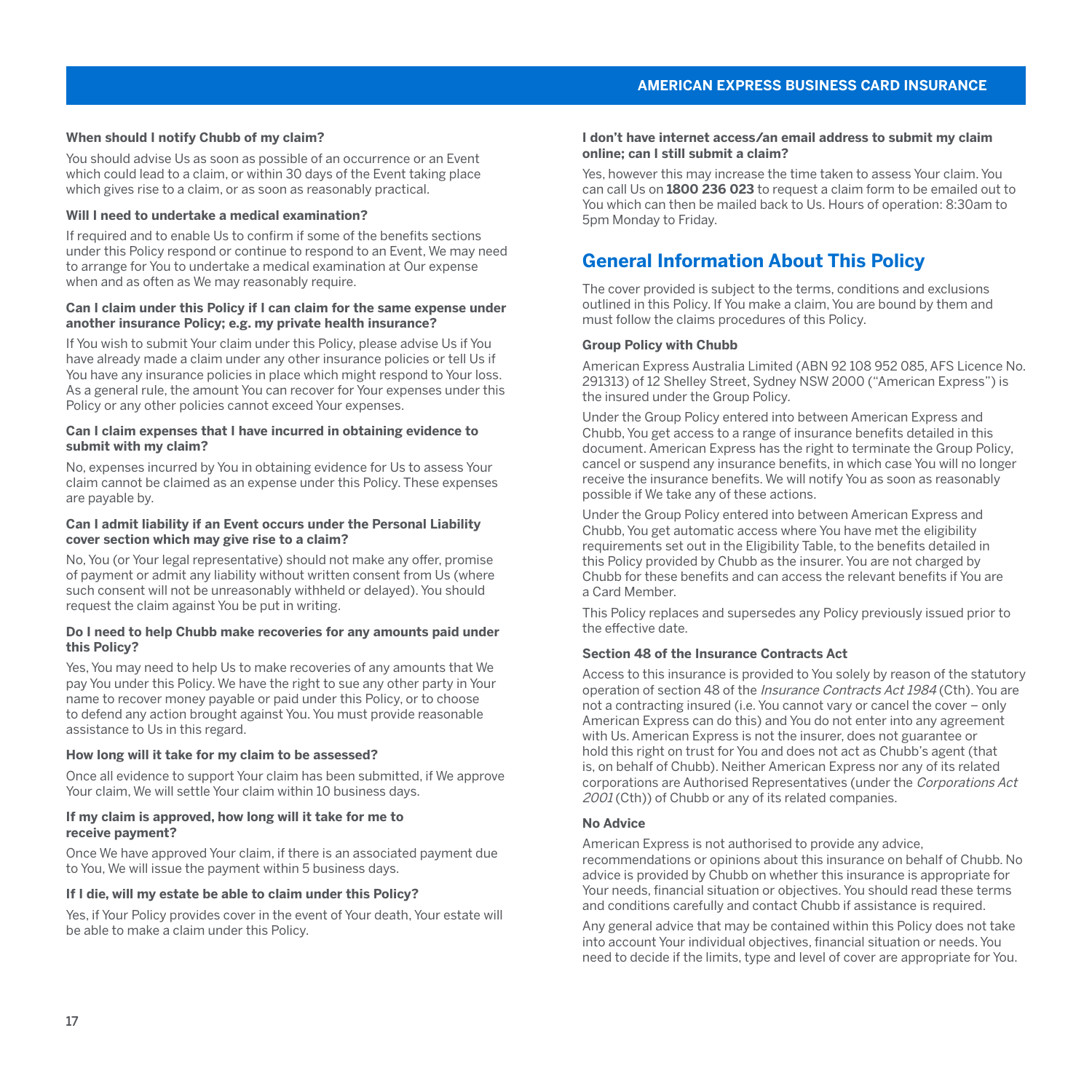#### <span id="page-19-0"></span>**Updating this Policy**

Information in this Policy may be updated where necessary. A copy of any updated information is available to You at no cost by visiting the website at [www.americanexpress.com/au/insurance/insurance-with-your](http://www.americanexpress.com/au/insurance/insurance-with-your-card/)[card/.](http://www.americanexpress.com/au/insurance/insurance-with-your-card/) Chubb will issue a new document or a supplementary document to American Express to advise of a change to the existing terms and conditions or to make any necessary corrections.

#### **Other Insurance**

If You are entitled to receive a benefit or make a claim under another insurance policy in respect of the same loss as Your claim under this Policy (for example a home and contents policy, an alternative mobile phone policy or the American Express Travel Insurance Policy Wording and Product Disclosure Statement), then Chubb is not liable to provide indemnity under this Policy until the amount of any indemnity under the other policy is exhausted. Therefore, any insurance cover under this Policy in respect of the same loss will only be excess insurance cover over and above the applicable policy.

## **Privacy Statement**

In this Statement "We", "Our" and "Us" means Chubb Insurance Australia Limited (**Chubb**).

"American Express" means American Express Australia Limited, its subsidiaries and affiliates.

"You" and "Your" refers to Our customers and prospective customers as well as those who use Our website.

This Statement is a summary of Our Privacy Policy and provides an overview of how We collect, disclose and handle Your Personal Information. It also tells you about how we exchange Personal Information with American Express. Our Privacy Policy may change from time to time and where this occurs, the updated Privacy Policy will be posted to [Our website](https://www.chubb.com/au-en/footer/privacy.html) at:<https://www.chubb.com/au-en/footer/privacy.html>.

Chubb is committed to protecting Your privacy. Chubb collects, uses and retains Your Personal Information in accordance with the requirement of the Privacy Act 1988 (Cth) and the Australian Privacy Principles (**APPs**), as amended or replaced from time-to-time.

#### **Why We Collect Your Personal Information**

The primary purpose for Our collection and use of Your Personal Information is to enable Us to provide insurance services to You.

Sometimes, We may use Your Personal Information for Our marketing campaigns and research, in relation to new products, services or information that may be of interest to You.

#### **How We Obtain Your Personal Information**

We collect Your Personal Information (which may include sensitive information) at various points including, but not limited to, when You are applying for, changing or renewing an insurance policy with Us or when We are processing a claim. Personal Information is usually obtained directly from You, but sometimes via a third party such an insurance intermediary or Your employer (e.g. in the case of a group insurance policy). Please refer to Our Privacy Policy for further details.

When information is provided to Us via a third party We use that information on the basis that You have consented or would reasonably expect Us to collect Your Personal Information in this way. We take reasonable steps to ensure that You have been made aware of how We handle Your Personal Information.

#### **When Do We Disclose Your Personal Information?**

We may disclose the information We collect to third parties, including:

- the policyholder (where the insured person is not the policyholder, i.e., group policies);
- service providers engaged by Us to carry out certain business activities on Our behalf (such as claims assessors, call centres in Australia, online marketing agency, etc);
- intermediaries and service providers engaged by You (such as current or previous brokers, travel agencies and airlines);
- government agencies (where We are required to by law);
- other entities within the Chubb group of companies such as the regional head offices of Chubb located in Singapore, UK or USA (Chubb Group of Companies); and
- third parties with whom We (or the Chubb Group of Companies) have sub-contracted to provide a specific service for Us, which may be located outside of Australia (such as in the Philippines or USA). These entities and their locations may change from time-to-time. Please contact Us, if You would like a full list of the countries in which these third parties are located.

In the circumstances where We disclose Personal Information to the Chubb Group of Companies, third parties or third parties outside Australia We take steps to protect Personal Information against unauthorised disclosure, misuse or loss.

#### **Exchanging Personal Information With American Express**

American Express is the holder of the Group Policy under which Your card insurance benefits are provided. We may share and receive Personal Information from American Express in order to manage and administer the Group Policy and insurance benefits, manage and pay claims, resolve complaints, manage litigation, respond to requests from third parties (including regulators and media), and to develop and improve our products and customer service. American Express handles all Personal Information strictly in accordance with the Terms & Conditions and Privacy Statement applicable to your card.

#### **Your Decision to Provide Your Personal Information**

In dealing with Us, You agree to Us using and disclosing Your Personal Information, which will be stored, used and disclosed by Us as set out in this Privacy Statement and Our Privacy Policy.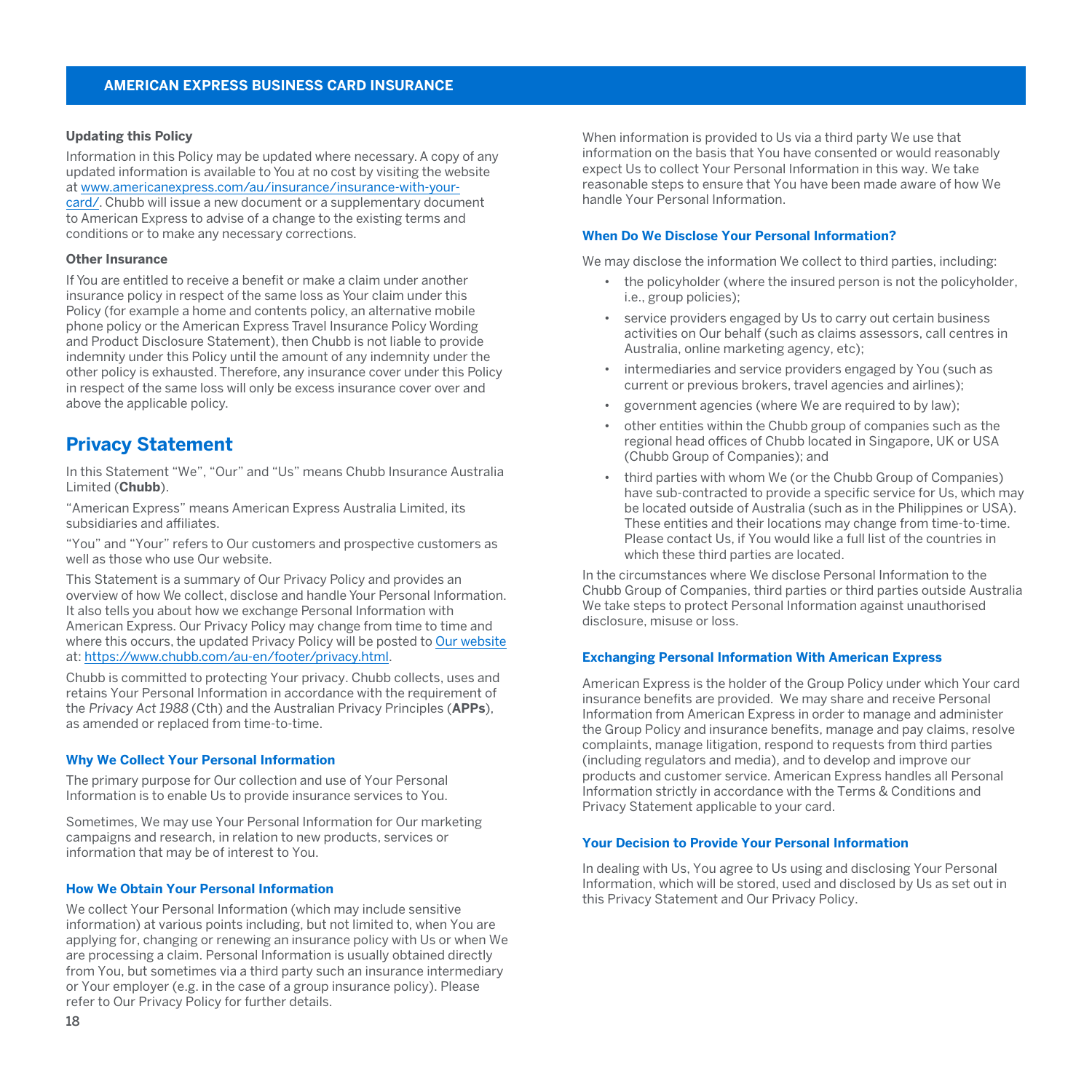#### <span id="page-20-0"></span>**Access to and Correction of Your Personal Information**

Please contact Our customer relations team on 1800 815 675 or email [CustomerService.AUNZ@chubb.com](mailto:CustomerService.AUNZ%40chubb.com?subject=) if You would like:

- a copy of Our Privacy Policy, or
- to cease to receive marketing offers from Us or persons with whom We have an association.

To request access to, update or correct Your Personal Information held by Chubb, please complete this [Personal Information request form](https://www.chubb.com/content/dam/chubb-sites/chubb-com/au-en/footer/privacy/documents/pdf/2014-03-05-personal-information-request-form.pdf) and return to:

Email: [CustomerService.AUNZ@chubb.com](mailto:CustomerService.AUNZ%40chubb.com?subject=)

Address: GPO Box 4907 Sydney NSW 2001

Fax: + 61 2 9335 3467

#### **How to Make a Complaint**

If You have a complaint or would like more information about how We manage Your Personal Information, please review Our Privacy Policy at<https://www.chubb.com/au-en/footer/privacy.html> for more details, or contact:

Privacy Officer Chubb Insurance Australia Limited GPO Box 4907 Sydney NSW 2001 +61 2 9335 3200 [Privacy.AU@chubb.com](mailto:Privacy.AU%40chubb.com?subject=).

### **Complaints and Dispute Resolution Process**

We understand that You could be dissatisfied with Our organisation, Our products and services, or the complaints handling process itself. We take all Our customers' concerns seriously and have detailed below the complaints process that You can access.

#### **Complaints and Customer Resolution Service**

#### **Contact Details**

If You are dissatisfied with any aspect of Your relationship with Chubb including Our products or services and wish to make a complaint, please contact Our Complaints and Customer Resolution Service (**CCR Service**) by post, phone, fax, or email, (as below):

Complaints and Customer Resolution Service Chubb Insurance Australia Limited GPO Box 4065 Sydney NSW 2001 P +61 2 9335 3200 F +61 2 9335 3411 E [complaints.AU@chubb.com](mailto:complaints.AU%40chubb.com?subject=)

Our CCR Service is committed to reviewing complaints objectively, fairly and efficiently.

#### **Process**

Please provide Us with Your claim or policy number (if applicable) and as much information as You can about the reason for Your complaint.

#### **Our response**

We will acknowledge receipt of Your complaint within one (1) business day of receiving it from You, or as soon as possible. Following acknowledgement, within two (2) business days We will provide You with the name and relevant contact details of the CCR Service team member who will be assigned to liaise with You regarding Your complaint.

We will investigate Your complaint and keep You informed of the progress of Our investigation at least every ten (10) business days and will make a decision in relation to Your complaint in writing within thirty (30) calendar days. If We are unable to make this decision within this timeframe, We will provide You with a reason for the delay and advise of Your right to take Your complaint to the Australian Financial Complaints Authority (**AFCA**) as detailed below, subject to its Rules. If Your complaint falls outside the AFCA Rules, You can seek independent legal advice or access any other external dispute resolution options that may be available to You.

To the extent allowable at law, if You request copies of the information We relied on to make a decision about Your complaint. We must provide it within ten (10) business days of Your request. Please see the General Insurance Code of Practice 2020 ([codeofpractice.com.au\)](https://insurancecouncil.com.au/cop/?playlist=94ebe71&video=611a424) or contact Us for further details.

Please note that if We have resolved Your complaint to Your satisfaction by the end of the fifth (5th) business day after We have received it, and You have not requested that We provide You a response in writing, We are not required to provide a written response. However, this exemption does not apply to complaints regarding a declined claim, the value of a claim, or about financial hardship.

#### **External Dispute Resolution**

If You are dissatisfied with Our complaint determination, or We are unable to resolve Your complaint to Your satisfaction within thirty (30) days, You may refer Your complaint to AFCA, subject to its Rules.

AFCA is an independent external dispute resolution scheme approved by the Australian Securities and Investments Commission (**ASIC**). We are a member of this scheme and We agree to be bound by its determinations about a dispute. AFCA provides fair and independent financial services complaint resolution that is free to consumers.

You may contact AFCA at any time at:

Australian Financial Complaints Authority GPO Box 3 Melbourne VIC 3001 P 1800 931 678 (free call) F +61 3 9613 6399 E [info@afca.org.au](mailto:info%40afca.org.au?subject=) W [www.afca.org.au](https://www.afca.org.au/)

Time limits may apply to complain to AFCA and so You should act promptly or otherwise consult the AFCA website to find out if or when the time limit relevant to Your circumstances expires.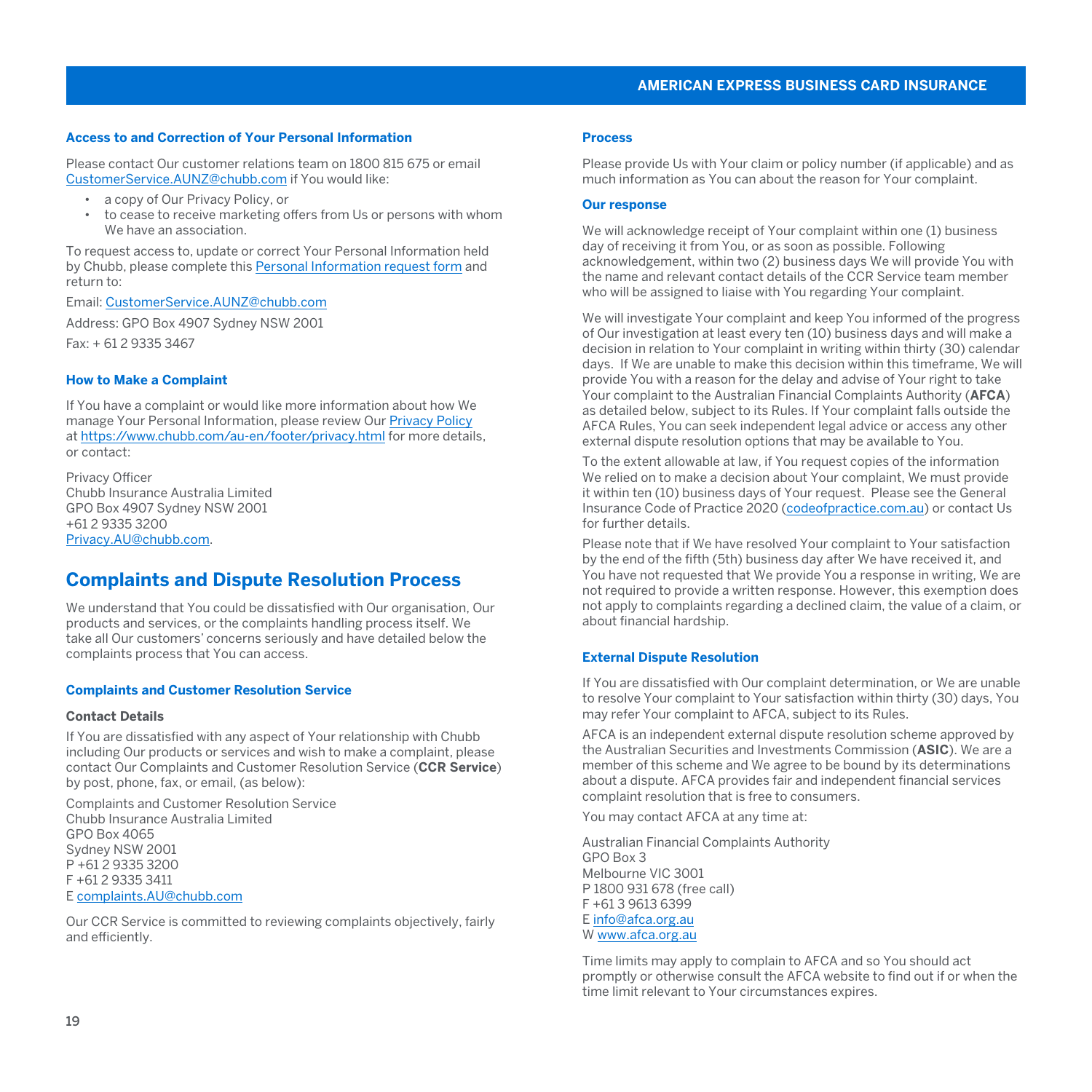## <span id="page-21-0"></span>**Financial Claims Scheme**

We are an insurance company authorised under the *Insurance Act 1973* (Cth) (**Insurance Act**) to carry on general insurance business in Australia by the Australian Prudential Regulation Authority (**APRA**) and are subject to the prudential requirements of the Insurance Act.

The Insurance Act is designed to ensure that, under all reasonable circumstances, financial promises made by Us are met within a stable, efficient and competitive financial system.

Because of this We are exempted from the requirement to meet the compensation arrangements Australian financial services licensees must have in place to compensate retail clients for loss or damage suffered because of breaches by the licensee or its representatives of Chapter 7 of the Corporations Act 2001 (Cth). We have compensation arrangements in place that are in accordance with the Insurance Act.

In the unlikely event that We were to become insolvent and were unable to meet Our obligations under the Policy, a person entitled to claim may be entitled to payment under the Financial Claims Scheme. Access to the Scheme is subject to eligibility criteria. Please refer to [www.fcs.gov.au](https://www.apra.gov.au/financial-claims-scheme-0) for more information.

### **General Insurance Code of Practice**

We are a signatory to the General Insurance Code of Practice (Code). The objectives of the Code are to further raise standards of service and promote consumer confidence in the general insurance industry. Further information about the Code and Your rights under it is available at <https://insurancecouncil.com.au/cop/> and on request. As a signatory to the Code, We are bound to comply with its terms. As part of Our obligations under Parts 9 and 10 of the Code, Chubb has a [Customers Experiencing](https://www.chubb.com/au-en/customer-service/support-for-customers-in-need.html)  [Vulnerability & Family Violence Policy](https://www.chubb.com/au-en/customer-service/support-for-customers-in-need.html) (Part 9) and a [Financial Hardship](https://www.chubb.com/au-en/customer-service/financial-hardship-policy.html)  [Policy](https://www.chubb.com/au-en/customer-service/financial-hardship-policy.html) (Part 10) ([https://www.chubb.com/au-en/customer-service/](https://www.chubb.com/au-en/customer-service/support- for-customers-in-need.html) [support- for-customers-in-need.html](https://www.chubb.com/au-en/customer-service/support- for-customers-in-need.html)). The Code is monitored and enforced by the Code Governance Committee.

## **Sanctions**

This insurance does not apply to the extent that trade or economic sanctions or other laws or regulations prohibit us from providing insurance, including, but not limited to, the payment of claims. All other terms and conditions of this policy remain unchanged.

Chubb is a subsidiary of a US company and Chubb Limited, a NYSE listed company. Consequently, Chubb is subject to certain US laws and regulations in addition to EU, UN and national sanctions restrictions which may prohibit it from providing cover or paying claims to certain individuals or entities or insuring certain types of activities related to certain countries such as but not limited to Iran, Syria, North Korea, North Sudan, Crimea and Cuba.